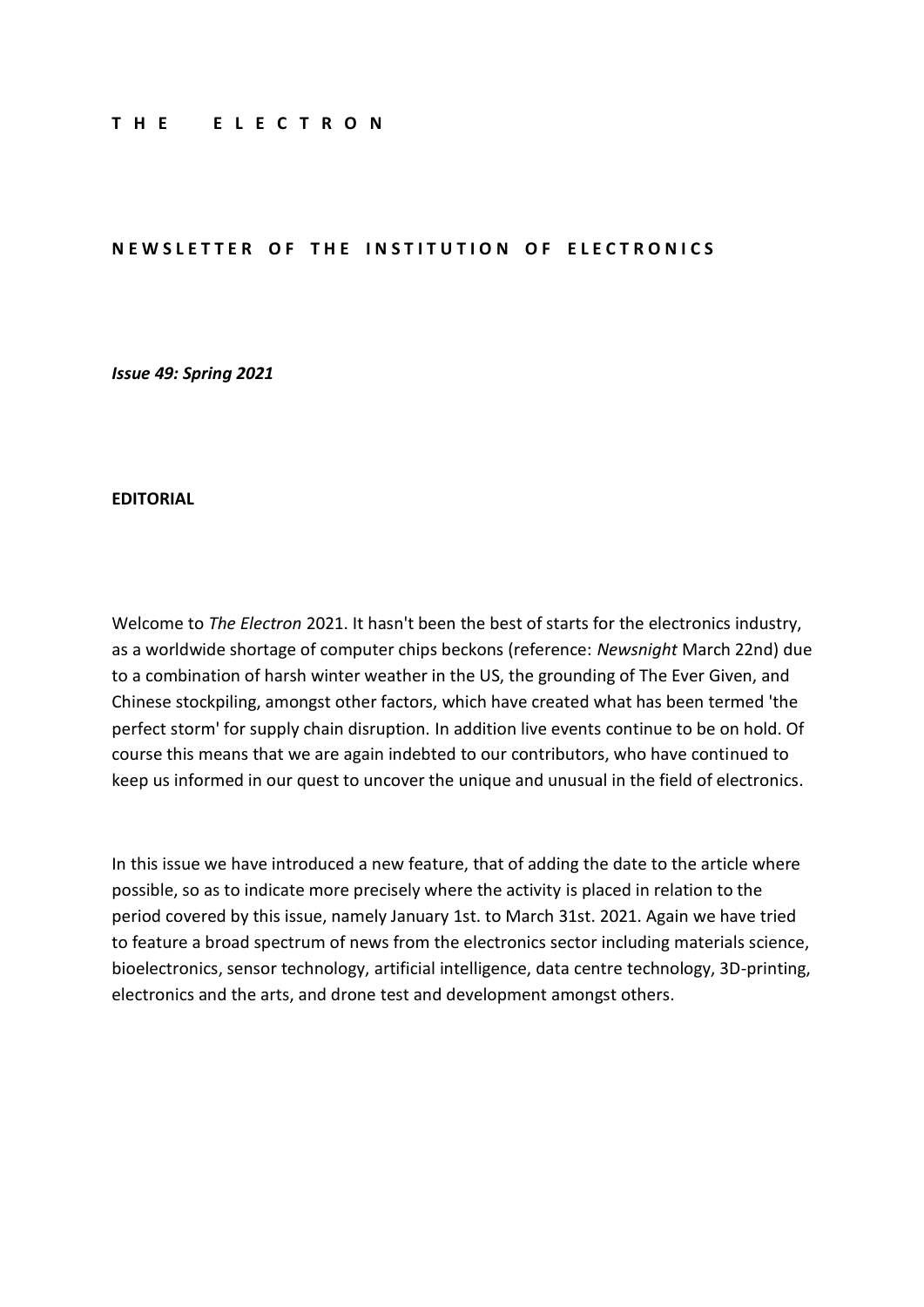### **GERMAN TV STREAMER MOVES SERVERS INSIDE WIND TURBINE**



One of Europe's leading TV streaming providers, Zattoo of Germany, has taken the step of placing IT infrastructure inside a wind turbine as part of a new experiment.

Zattoo, a platform that is used by some 3 million users a month, has teamed up with wind energy innovator WestfalenWIND on the project, which is now live and handling millions of gigabytes of content delivery.

Zattoo is also collaborating with IT providers through WindCORES, a patented technology that involves the installation of climate-neutral data centres within wind turbines, which received the German Data Centre Prize in 2019.

Zattoo's objective is to use green electricity generated by wind energy for the distribution of TV content, locating the data centre at the very point where the electricity is generated.

Zattoo migrated its first servers into the wind turbine at WestfalenWIND ( a 170-strong wind turbine portfolio with a total installed capacity of 350MW ) at the end of 2020. In the next phase of their project Zattoo will test to establish whether WindCORES meets its stability and standards requirements prior to rolling out more servers. Ultimately Zattoo aims to make the wind turbine its primary data centre location.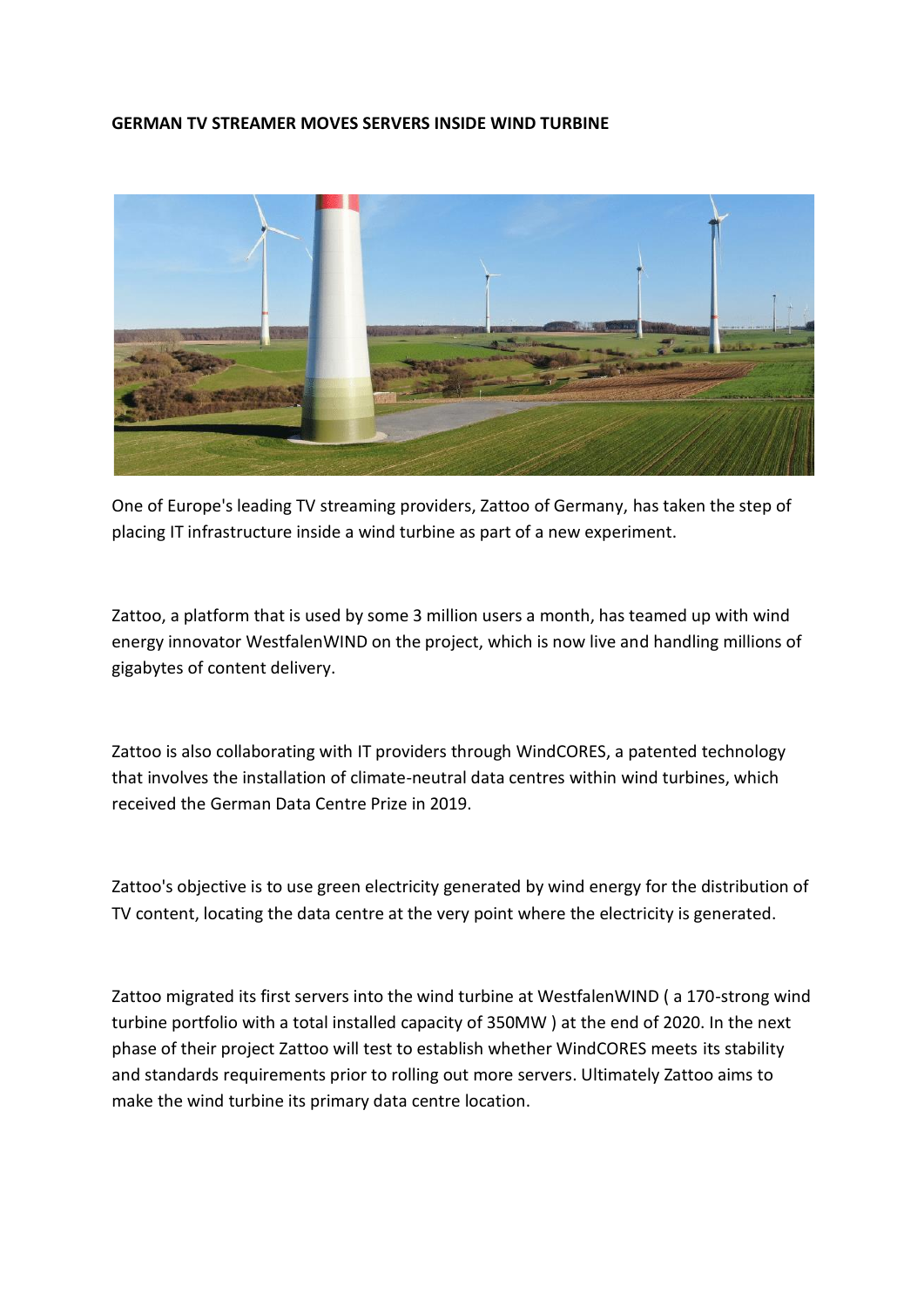Stefan Lietsch, Chief Technology Officer for Zattoo, states:

*"The idea of bringing computing capacity closer to clean energy production while using unused space capacity is so simple and obvious and, from our point of view, a project that will hopefully set a precedent."*

[Contribution by James Orme, Techerati, February 3, 2021]



### **ECOSTRUXURE IT EXPERT WINS DCS AWARD**

Schneider Electric's EcoStruxure IT Expert has won the Data Centre Intelligent Automation and Management Innovation of the Year Award, which commends innovative use of artificial intelligence, machine learning and data analytics in data centre infrastructure management (DCIM) software, at this year's DCS Awards.

The product provides visibility into the health and status of data centre components, gathering data from IoT-enabled physical infrastructure assets such as racks, switchgear, power distribution, cooling and UPS systems.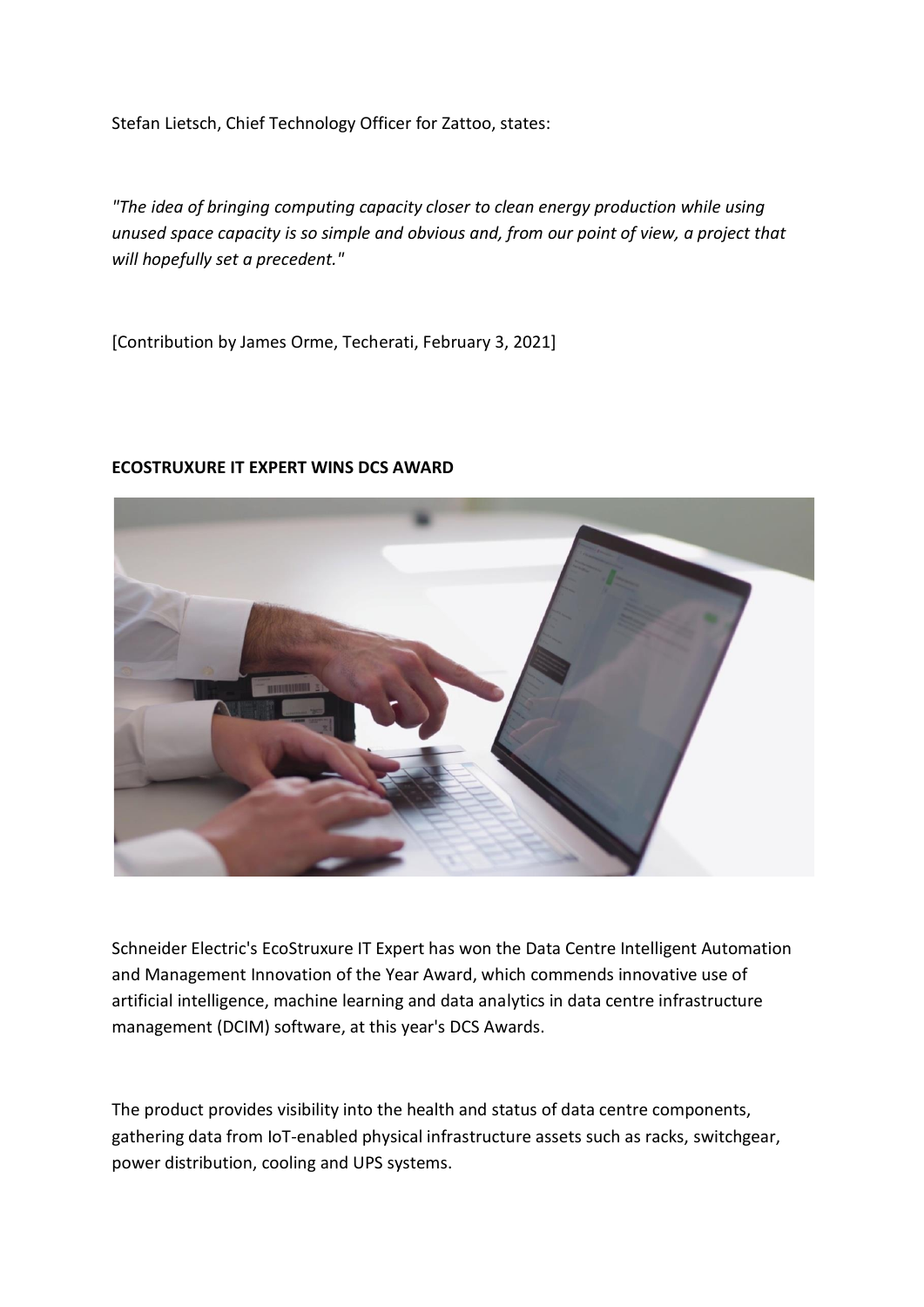Through the use of artificial intelligence and machine learning it consolidates performance and alarm data so as to produce proactive recommendations to rectify unplanned issues before they become critical, making it the industry's first cloud-hosted monitoring platform that is vendor-agnostic and powered by AI.

The platform is defined by five attributes as follows:

(a) Reliance on cloud technologies for ease of implementation, scalability, analytics and maintenance.

(b) Connection to a 'data lake' that enables insight and event prediction within the framework of AI.

(c) Utilisation of mobile and web technologies with integration with third party platforms.

(d) Prioritisation of simplicity and user experiences in its design.

(e) Function as a compliance tool to identify and eliminate potential cyber security risks.

EcoStruxure IT Expert additionally allows partners and service providers to more easily extend their visibility and manage multiple data centre and edge computing sites across a larger geographical area, delivering real-time alerts and updates that allow users to proactively mitigate unplanned downtime from anywhere at any time and from any device.

Marc Garner, Vice-president of the Secure Power Division for Schneider Electric UK and Ireland, commented:

*"Data centres provide the foundations for digital transformation and by creating vendoragnostic DCIM software platforms that are built on the cloud, our customers can gain*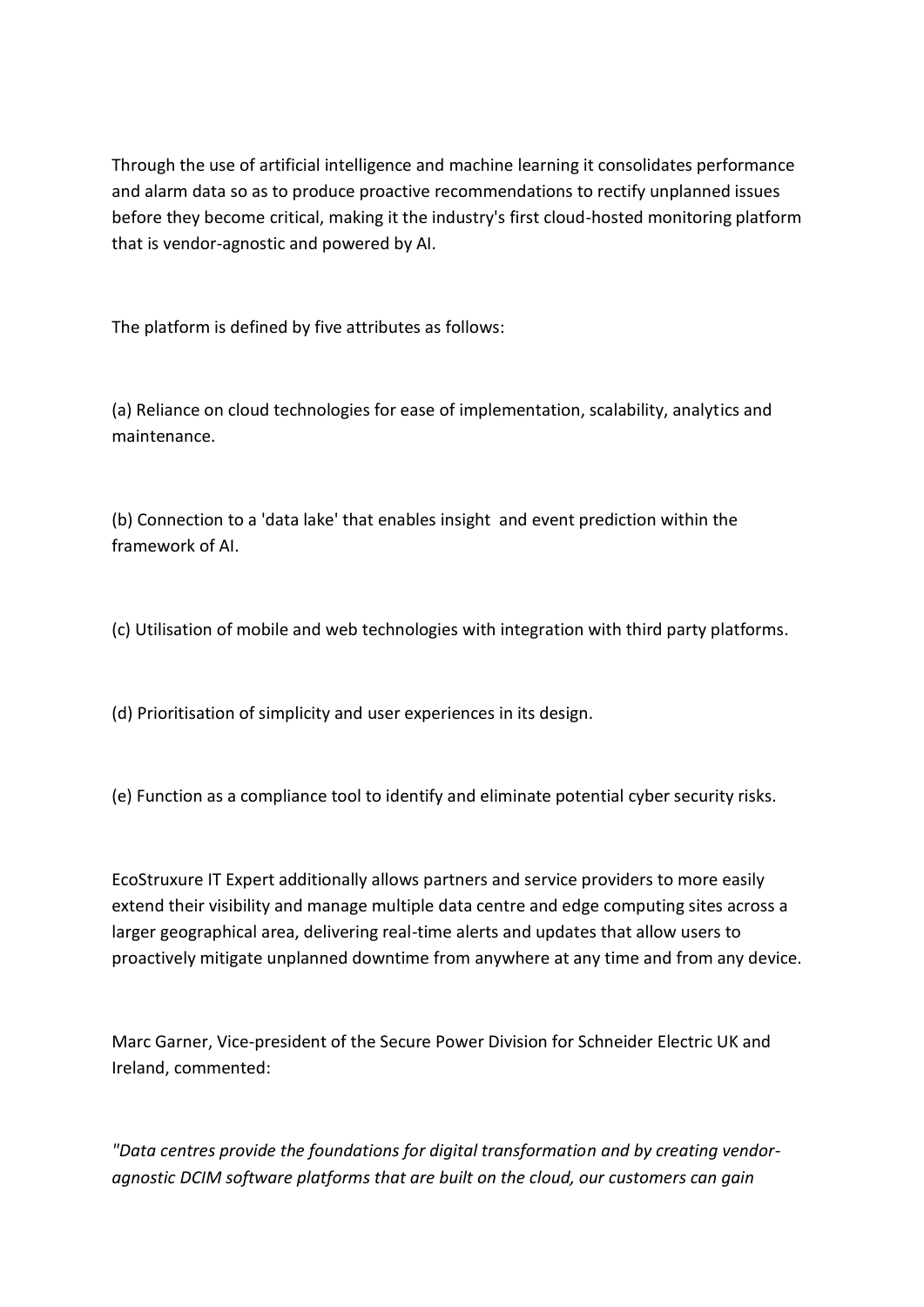*greater visibility into mission-critical IT environments, and leverage AI to proactively mitigate downtime."*

[ Contribution from *Data Centre Review*, January 15, 2021 ]

## **GRAPHENE HYBRID AIDS MANUFACTURE OF SUPERCAPACITORS**



For some time scientists have been examining the potential for so-called 'supercapacitors' to challenge the role of batteries in electrical and electronic circuits. Now, researchers at the Technical University of Munich have been using a sustainable graphene hybrid material as the basis for a revolutionary supercapacitor design.

The advantage of supercapacitors over batteries is that they can quickly store large amounts of energy which can also be output quickly, as when a train slows to enter a station. The disadvantage, however, is lack of energy density. Thus, while a lithium accumulator can achieve an energy density of 265kW hours, a supercapacitor can typically only achieve about ten per cent of this.

The team at Munich, however, have developed a storage device which can now provide a reported energy density of up to 73Wh/kg and a power density of 16kW/kg.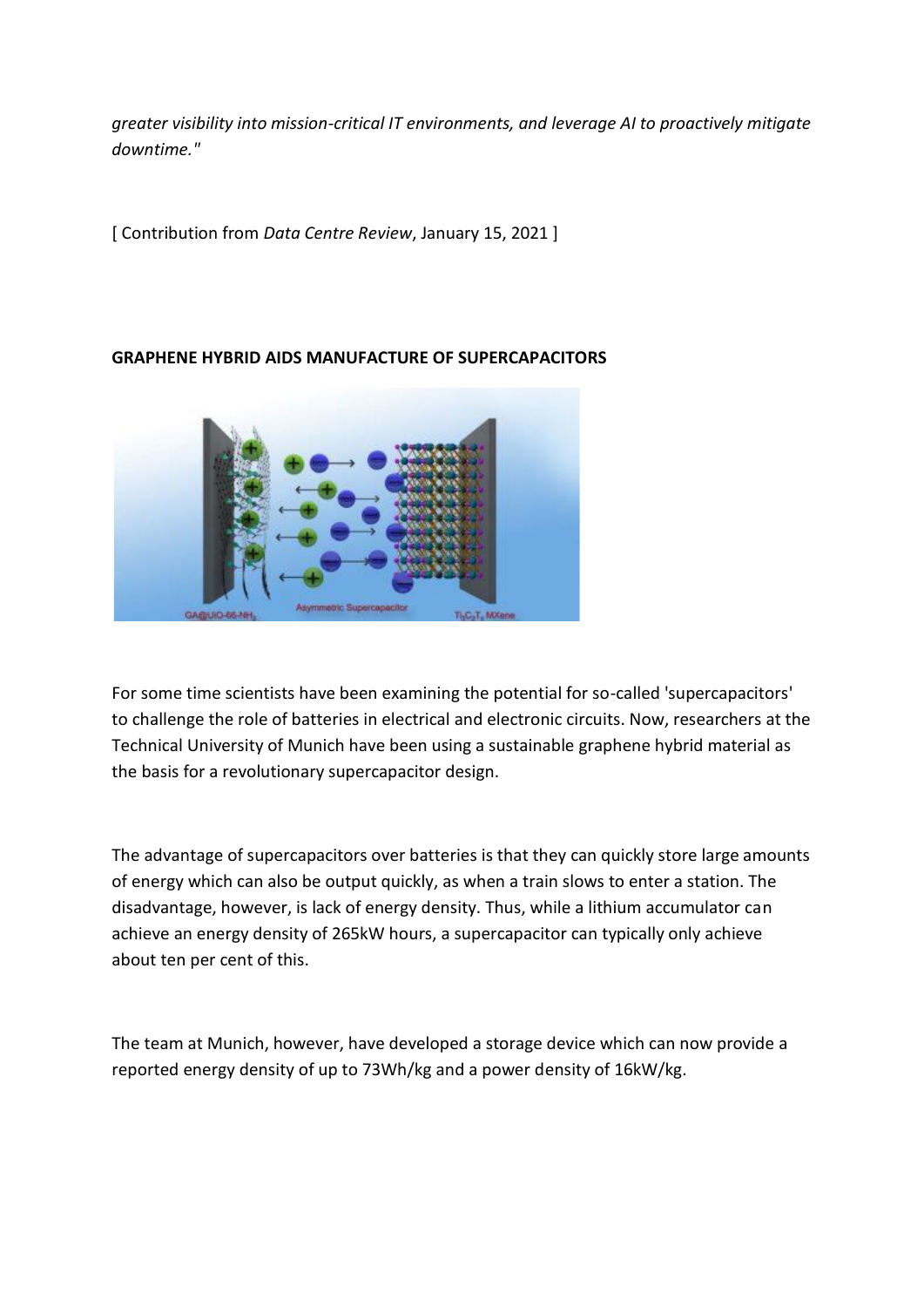The breakthrough has been achieved by using a graphene hybrid material for the positive electrode combined with a proven negative electrode based on titan and carbon. The positive electrode combines modified graphene with a nano-structured metal organic framework, or MOF, and the high performance capabilities of the material derives from the combination of the microporous MOFs and the conductive graphene acid. The resulting hybrid MOFs have a very large inner surface of up to 900 square metres per gram (important for supercapacitors) and then operate as positive electrodes.

In order to achieve a chemically stable hybrid, strong chemical bonds are required between the components, which is what happens when the graphene acid is combined with a MOF amino acid, resulting in a special type of peptide bond.

The stable connection between the nano-structured components increase the charging and discharging cycles without significant performance impairment and, whilst a typical lithium accumulator has a useful life of around 5,000 cycles, the new cell was found to retain almost 90 per cent capacity even after 10,000 cycles.

[ Contribution by Softei]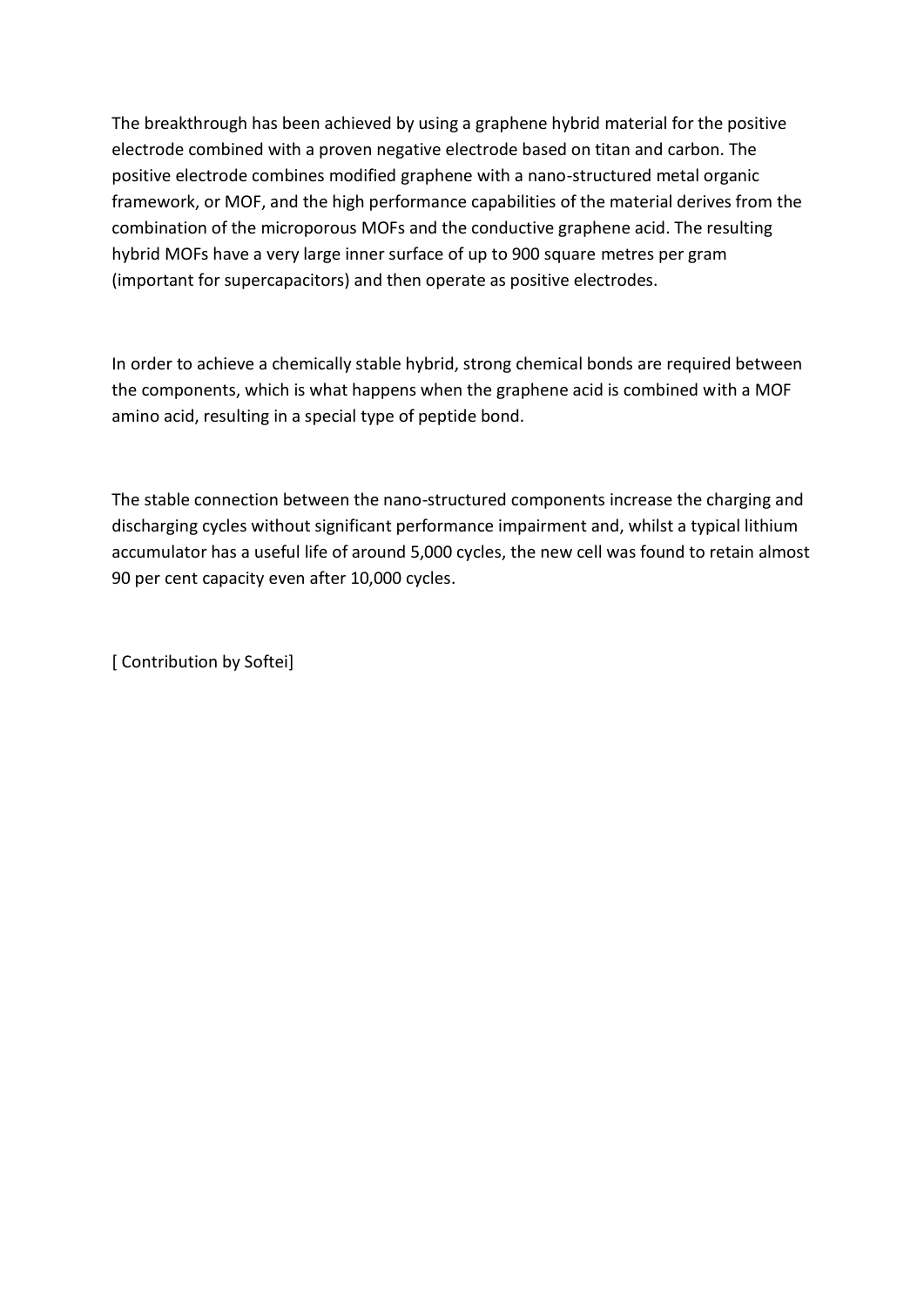### **SMALLEST EVER PROCESSOR FABRICATED USING GRAPHENE CRINKLING**



Physicists at the University of Sussex claim to have produced "the smallest microchips ever" by crinkling a strip of graphene and using it in combination with other two-dimensional materials "in a process similar to nano-origami".

The resulting nanomaterial was then made to act in the manner of a transistor, essential for managing power devices, while the graphene behaved like a microchip.

The new microchip, which is about 100 times smaller than conventional microchips, is viewed as a potential game-changer for smaller devices such as smartphones.

Professor Alan Dalton of the University of Sussex states:

*"We're mechanically creating kinks in a layer of graphene. Using these nanomaterials will make our computer chips smaller and faster. It is absolutely critical that this happens as computer manufacturers are now at the limit of what they can do with traditional conducting technology. Ultimately this will make our computers and phones thousands of times faster in the future. This kind of technology, straintronics using nanomaterials as opposed to electronics, allows space for more chips inside any device. Everything we want to do with computers to speed them up can be done by crinkling graphene like this."*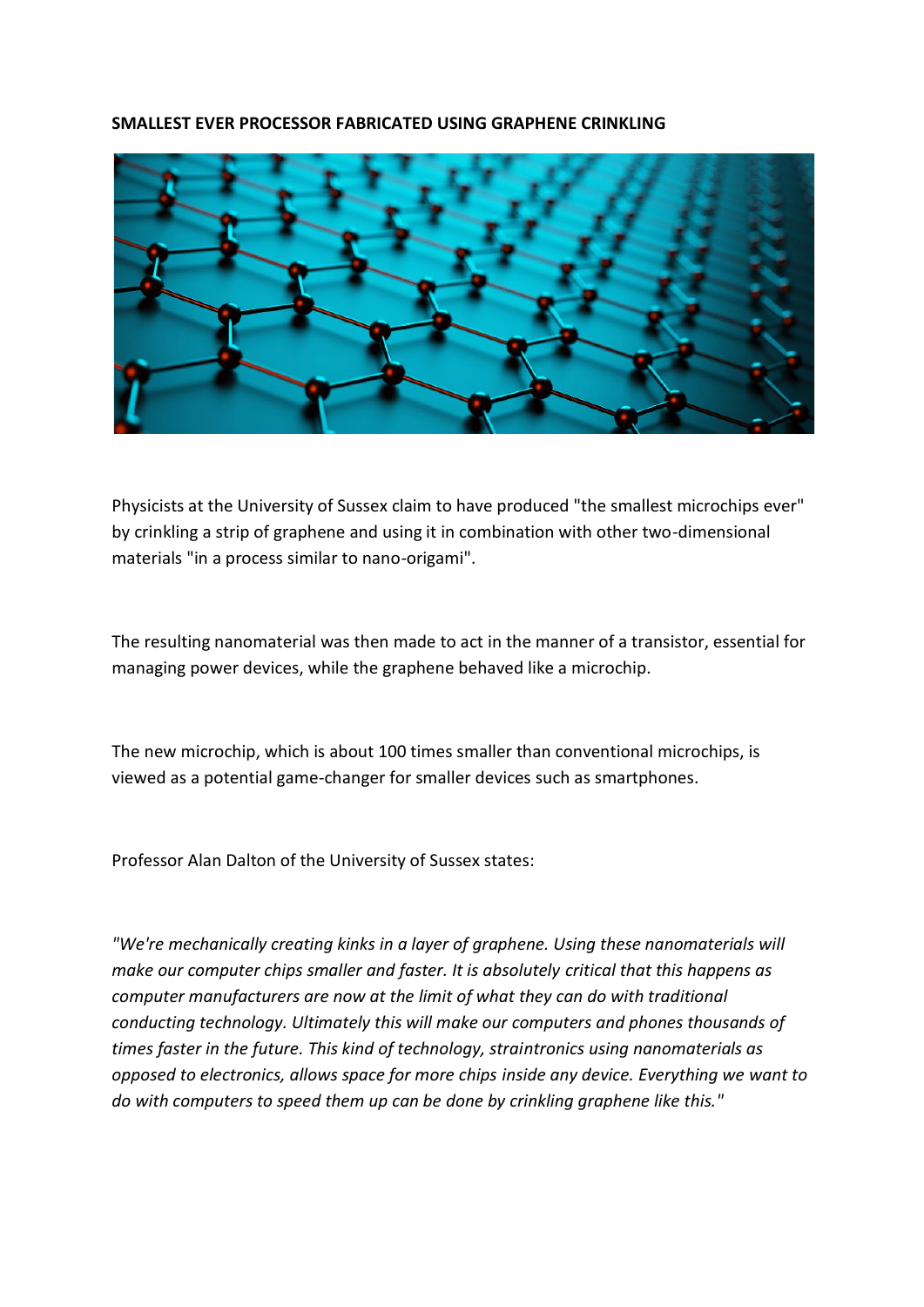Lead Author Dr. Manoj Tripati, also of the University of Sussex, adds:

*"Instead of having to add foreign materials into a device, we've shown we can create structures from graphene and other 2D materials simply by adding deliberate kinks into the structure. By making this sort of corrugation we can create a smart electronic component, like a transistor or a logic gate."*

[ Reference: *ACS Nano Journal* ]

[ Contribution by PA Media, Techerati, February 15, 2021 ]

## **SILVER HYDROGEL COMPOSITE FOR BIOELECTRONICS**



Researchers at the Carnegie Mellon University Soft Machines Laboratory have developed a silver-hydrogel composite with high electrical conductivity that is capable of delivering direct current whilst at the same time maintaining soft compliance and deformability.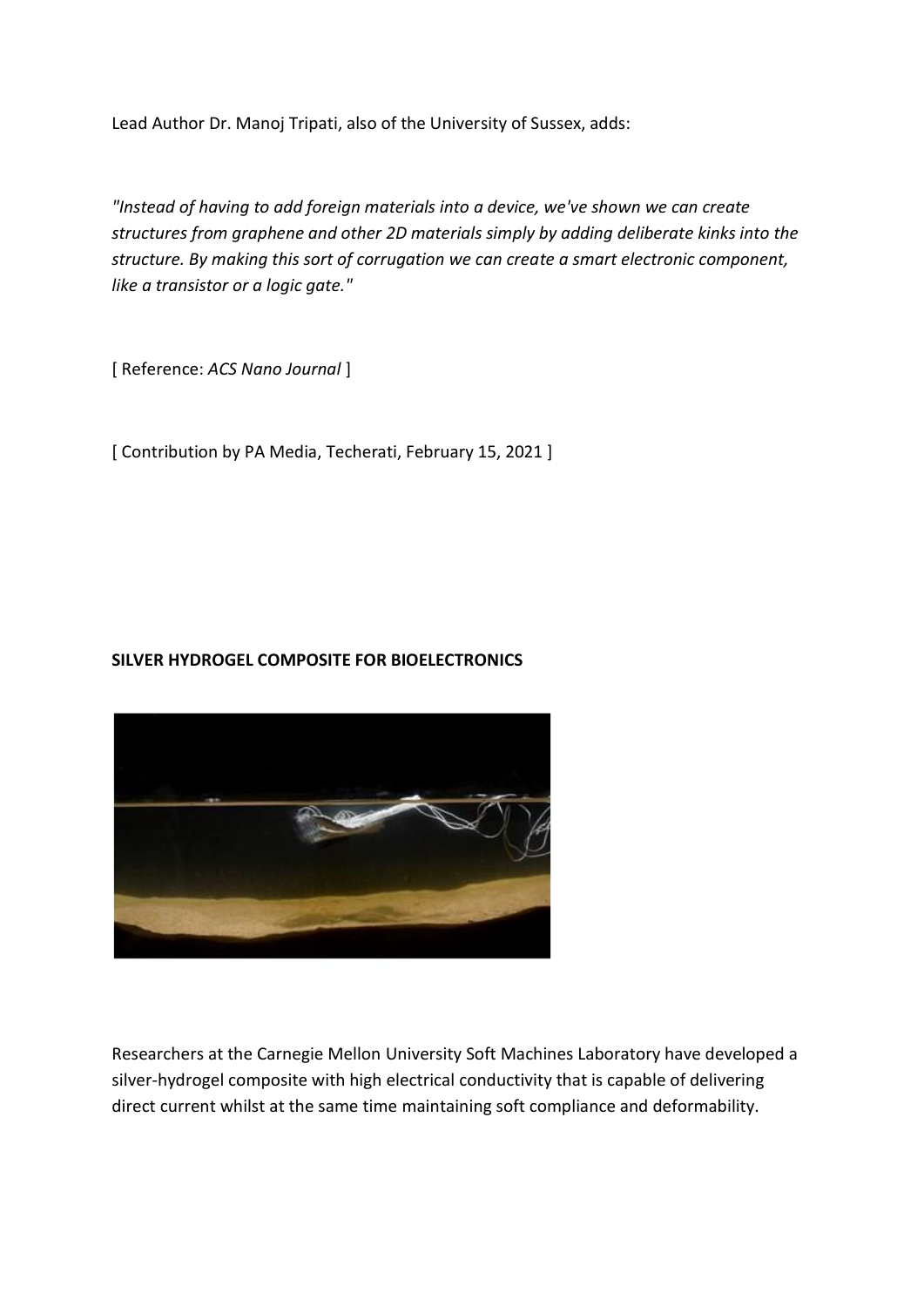Typically, hydrogels are lightweight, stretchable and biocompatible, making them suitable for items such as contact lenses, but poor at conducting electricity, which has tended to rule them out for use in areas such as digital circuit manufacture and bioelectronics.

Attempts to combine metals and hydrogels have been made in the past, but these have generally necessitated a trade-off between improved electrical conductivity and reduced compliance and deformability.

At Carnegie Mellon University micrometre-sized silver flakes were suspended in a polyacrylamide-alginate hydrogel mix. Partial dehydration was then applied, after which the flakes formed percolating networks that were electrically conductive and resilient to mechanical deformation. Manipulation of the dehydration and hydration process enabled the flakes to be made to either stick together or break apart, so forming reversible electrical connections.

The silver-hydrogel composite can be printed using standard methods such as stencil lithography, similar to screen printing. This technique was used to develop skin-mounted electrodes for neuromuscular electrical stimulation.

Potential future applications are envisaged most notably in the treatment of muscular disorders and motor disabilities, for example through the assistance with tremors as in Parkinson's Disease, or the grasping of items with fingers in the aftermath of a stroke. The composite could cover a substantial part of the body "like a second layer of nervous tissue over the skin".

Professor of Mechanical Engineering at Carnegie Mellon University, Carmel Majidi, says:

*"With its high electrical conductivity and high compliance or 'squishiness', this new composite can have many applications in bioelectronics and beyond. Examples include a sticker for the brain that has sensors for signal processing, a wearable energy generation device to power electronics, and stretchable displays."*

[ Reference: *Nature Electronics* ]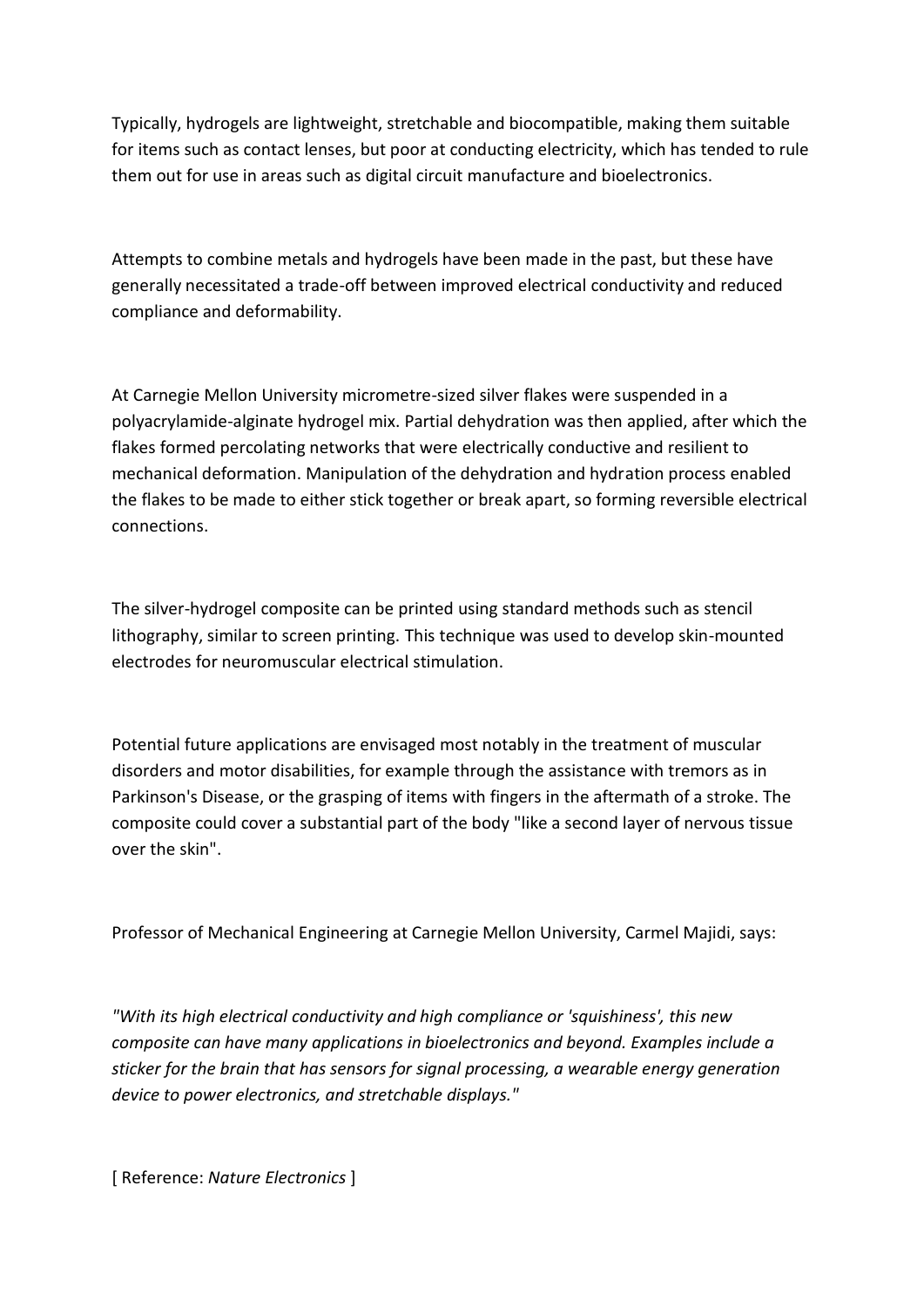[ Contribution by Neil Tyler, Editor, *New Electronics*, March 15, 2021 ]

### **USING GLASS TO DELIVER POWER**



A patent-pending technology developed by Zytronic, known as ElectroglaZ, is opening up new opportunities for the wireless charging of low power devices and applications by allowing power to be delivered invisibly through glass.

ElectroglaZ is transparent and can be used to power a variety of low power electronic and electrotechnical devices embedded within a glass panel, with potential applications envisaged in areas such as LED-lit display cases and shelving for museums, art galleries and high-end retail stores.

ElectroglaZ can also deliver low power ( under 50V/3A ) to USB sockets, induction charging pads, motors, fans, security cameras, sensors, air monitoring units in HVAC systems, and small displays. In particular it can be combined with Zytronic's patented multi-touch projected capacity technology (MPCT) to add multi-touch interactivity and object recognition in tabletops and other 'smart' furniture, and with Zytronic's ZyBrid hover contactless technology. The latter detects user interactions up to 30mm distant from the surface of the glass, offering yet further design and innovation possibilities for wireless charging.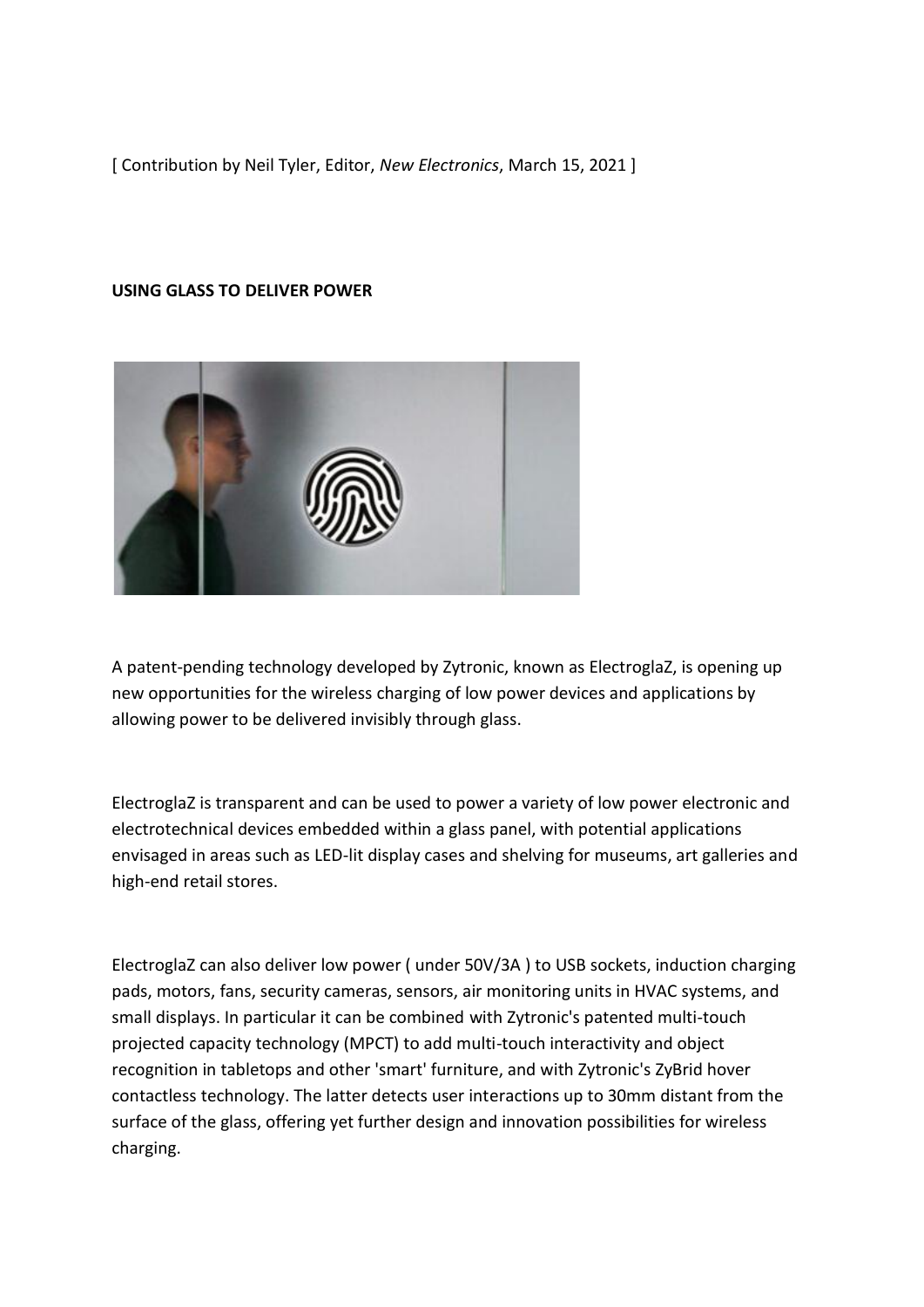The ElectroglaZ technology consists of a bespoke lamination of two or more conductive yet completely transparent, glass panels. Power is transferred across the inner conductive coatings within the insulated surfaces of the laminate. In order to access the power small apertures, typically of the order of 30 to 100mm, are machined into the laminated glass, which allow the customer connection and electrical device or assembly which connects to the positively and negatively charged inner coatings. A 1mm wide printed conductive busbar around the perimeter of the glass is applied to supply the external power to the laminate.

According to Zytronic, the design options available are "almost limitless". Initially the ElectroglaZ panels will be any size up to 1m x 1.8m. The maximum number of mounting holes machined into the glass will then depend on the size of both the panel and the apertures.

Technical Director for Zytronic, Dr. Andrew Morrison, states:

*"We will closely consult with each customer depending upon their individual project requirements and product design and provide guidelines and recommendations on attaching electrical connections to the busbar and power delivery apertures. The industrial design engineer would then take the final system assembly through any applicable electrical safety tests and certification as per usual."*

[ Contribution by Softei ]

## **3D PRINTING SYSTEM FOR MULTI-MATERIAL DESIGNS**

Infotech, a leading developer, producer and supplier of high-precision systems for automatic dispensing, assembling and joining for the handling of tiny components, has pioneered a new fully automated system that is designed specifically for the 3D printing of liquid materials and multi-material structures.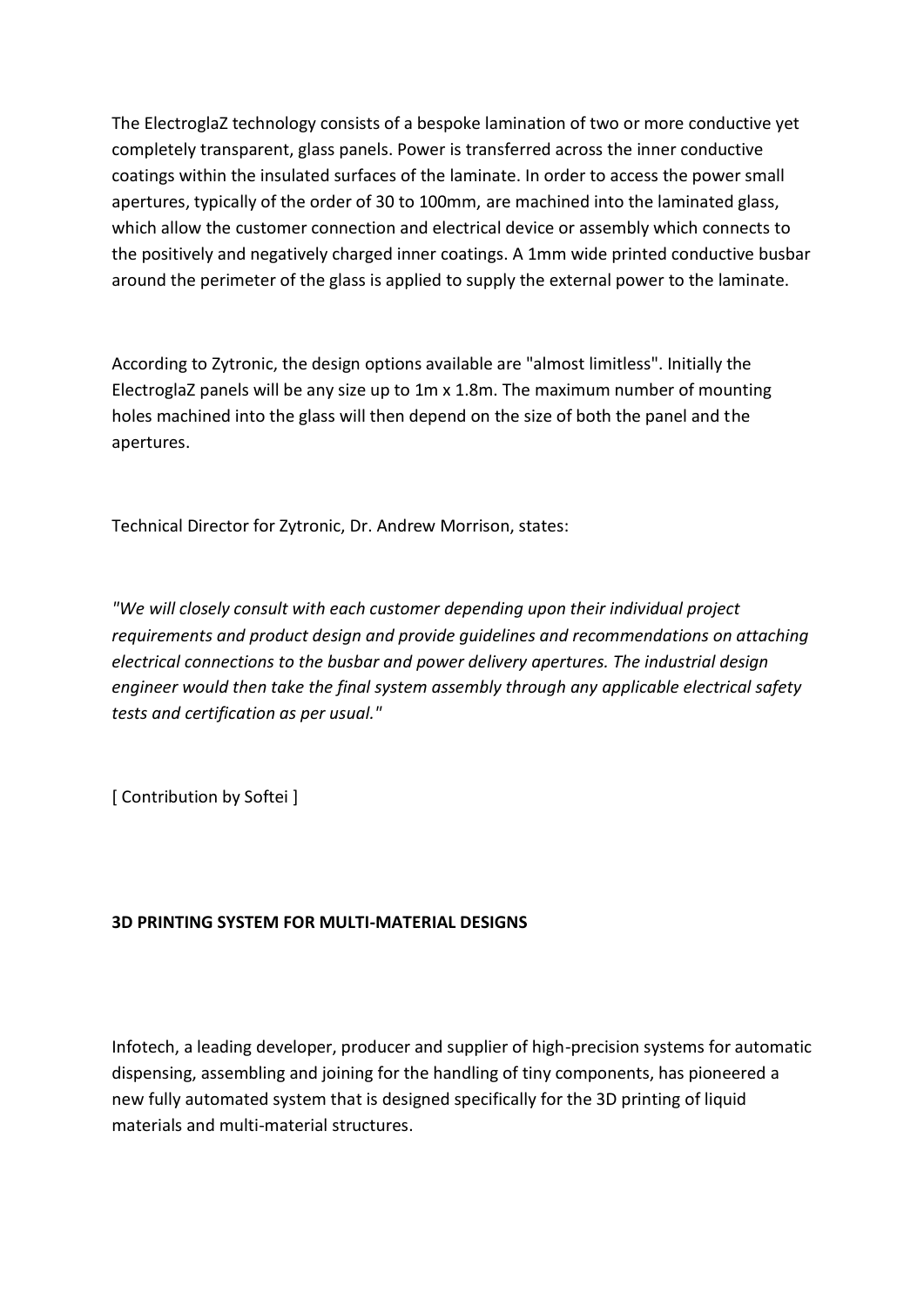By utilising parallel operation of several dispensing heads, different materials can be processed in one single printing step, and, with the aid of DELO's high-performance epoxy resins, components may be produced with different physical property ranges.

The core of the new system is a special dispensing unit that can be equipped with up to three different dispensing valves. Users can choose between a variety of established dispensing valves, such as jet valves, time-pressure valves or screw dispensers, according to the properties of the pressure media and the structures to be dispensed. Each valve sits on a separate vertical axis.

With the dispensing heads able to be operated in parallel, it is possible to combine different liquid materials in one printing process. Linear axes and integrated real-time control ensure maximum dispensing precision. The segmentation of the structure and the segment's allocation to the different dispensing valves are stored in the STL model and correctly implemented in the dispensing pattern by the slicer software. A camera moving along with the robot head detects the exact dispensing position and at the same time is used to calibrate the dispensing system.

For the reliable printing of functional structures materials are applied in liquid form and then cure under UV light. The effective thickness of the applied layer is determined by a non-contact height measurement, which allows for the dynamic correction of the working distances of the dispensing units should this be necessary. The UV lamp head mounted in the system travels along the contour dispensed last, allowing the material to immediately attain its final strength.

The DELO materials can be used to reliably print components serving different functions, such as those with fixed and flexible areas or transparent and black areas. Structures with wall thicknesses of less than 50 $\mu$ m can be produced just as easily as complex structures such as overhangs and undercuts.

The system is said to be particularly suitable for prototype development and small series production, and typical application areas for components printed with DELO materials are envisaged in automotive and microelectronics, since the materials are highly resistant to temperature and media and have properties similar to those of high-performance plastics.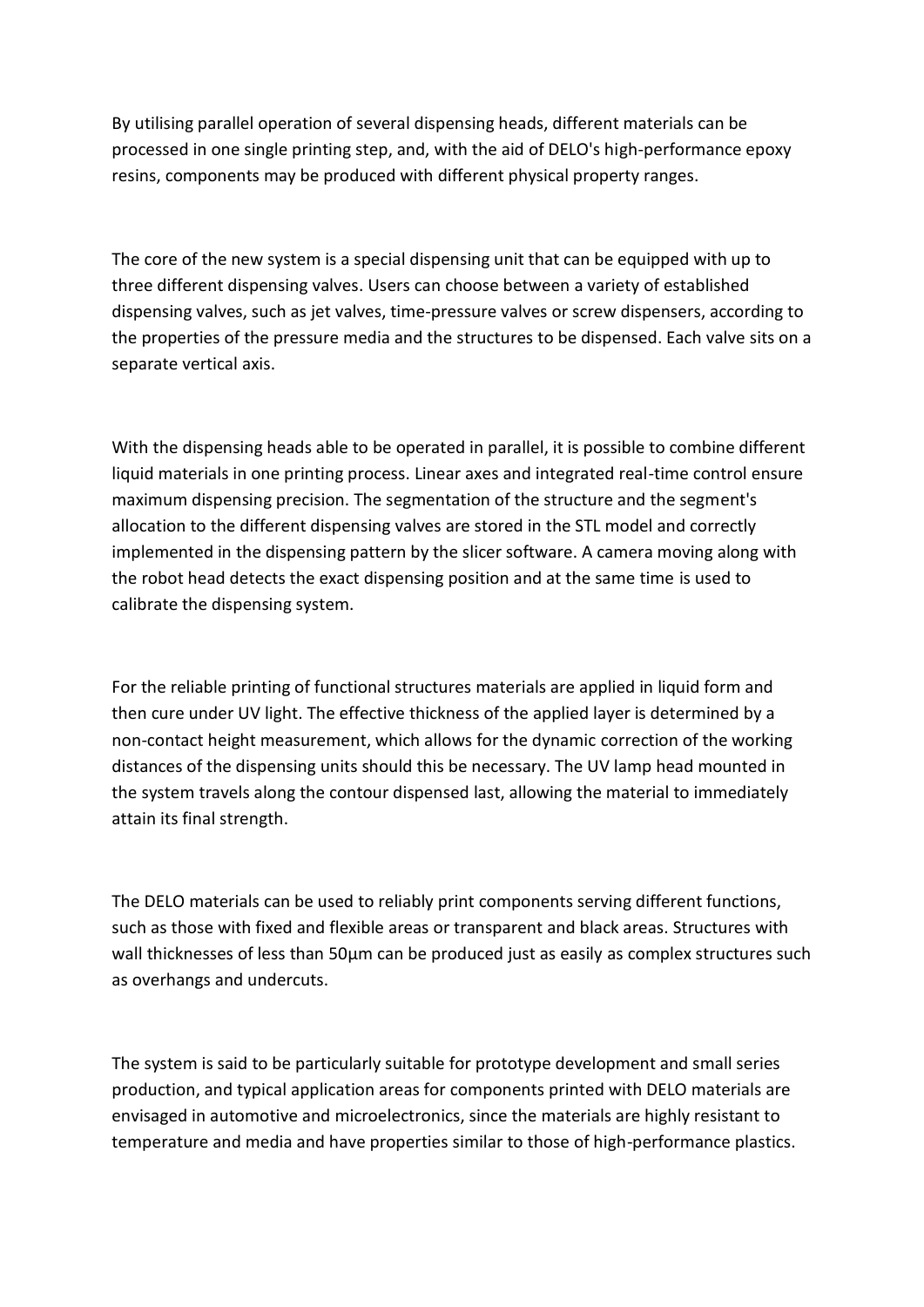## [ Contribution by *SMT Today* ]

### **PRINTED RECHARGABLE BATTERIES REMOVE METAL CONTAMINANTS**



Printed electronics specialist InnovationLab has partnered with chemical company Evonik to develop a pioneering range of printed, flexible, rechargeable solid-state batteries that are environmentally friendly and avoid undesirable metal contaminants.

These batteries combine Evonik's TAeTTOOz printed battery materials with InnovationLab's high-speed printed electronics expertise in order to produce a thin printed product that uses polymers that are notably free from liquid electrolytes and do not leak, so removing the possibility of fire.

Dr. Christoph Kaiser, Head of the Tech-2-Market department at InnovationLab, states:

*"Through our partnership with Evonik, we can now produce the first fully printable rechargeable battery using our volume production printing process. Because the Evonik material isn't charged during the production process, you can power up the battery after printing, which means you can produce them in standard production facilities instead of a specialised environment, saving considerable cost. We've also pioneered the easiest way to build up a rechargeable battery that's not comprised of contaminants, making it the greenest of all battery platforms. It's both easy to produce these new light and thin batteries, and it's easy to dispose of them."*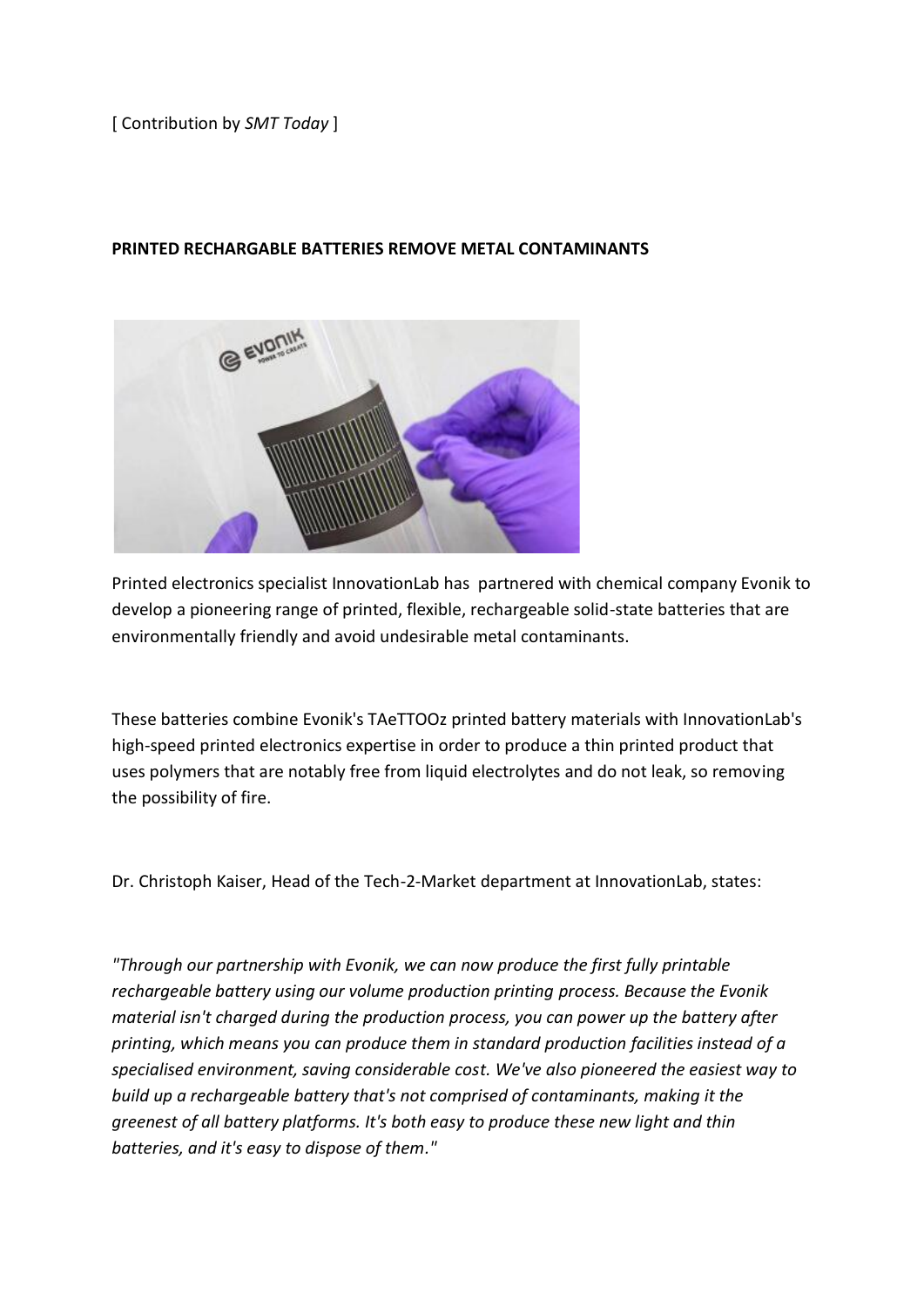Dr. Michael Korell, Head of New Growth Area Energy Storage at Creavis, the strategic innovation unit of Evonik, adds:

*"Unlike traditional batteries, TAeTOOz material technology uses our patented redox polymers instead of metal or metal components. Our set of materials allow you to print ultra-thin, metal free, all solid-state batteries on flexible substrates enabling high-speed production of safer rechargeable batteries in the conformal shapes that fit naturally with fitness wearables, medical diagnostics, smart labels for food packaging, supply chain logistics and other applications."*

[ Contribution from Softei ]

## **LITHIUM-ION BATTERY FIRES COST UK £158 MILLION A YEAR**



Lithium-ion batteries are highlighted as being responsible for some 48 per cent of all waste fires in the UK and cost around £158 million a year according to the recently published research report 'Cutting Lithium-ion Battery Fires in the Waste Industry' by Eunomia Research and Consulting in partnership with the Environmental Services Association.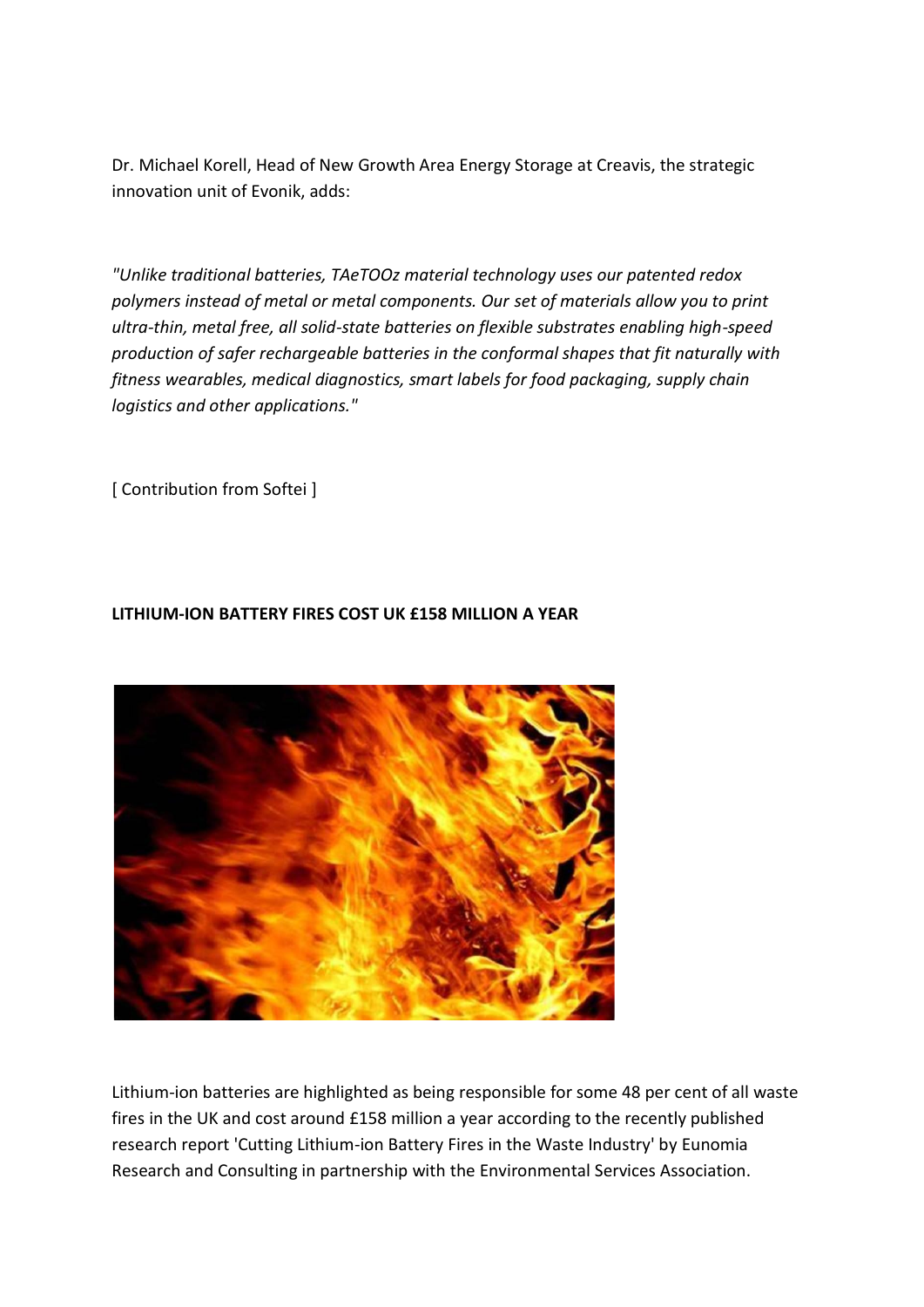Lithium-ion batteries are noted to be found in many commonly occurring electrical and electronic items, such as mobile phones and even 'singing' greetings cards, and are responsible for some 200 waste fires every year, yet the issue is largely unknown to householders. In particular, it is noted that when these batteries enter the residual and mixed recycling waste streams, either loose or inside waste electrical or electronic equipment, they can cause fires when punctured or damaged in the compactor of a refuse collection vehicle, or during routine waste processing or sorting. Fires may then continue to burn for days, weeks or even months, causing extensive environmental damage through gas emission into the atmosphere and water pollution deriving from run-off when the fire is eventually extinguished. There may additionally be significant material damage, business disruption and loss of recycling resources.

In order to help combat this problem the report recommends:

(i) A ban on the disposal of batteries and small waste electrical and electronic equipment in residual and mixed recycling waste.

(ii) Adoption of separate kerbside collection of batteries and small waste electrical and electronic equipment by local authorities, with costs covered through revised extended producer responsibility schemes.

(iii) Consideration of a deposit return scheme to supplement retailer takeback for batteries and small waste electrical and electronic equipment.

Sophie Crossette, Lead Author of the report, states:

*"The findings of this research highlight the significant financial burden Lithium-ion battery waste fires place on the waste sector and public sector services. To date much of the focus on preventing waste fires has been on improved controls and infrastructure at waste sites. As this report suggests, we now need to focus on upstream interventions to divert batteries and waste electrical and electronic products from the mixed waste stream in order to tackle this growing issue."*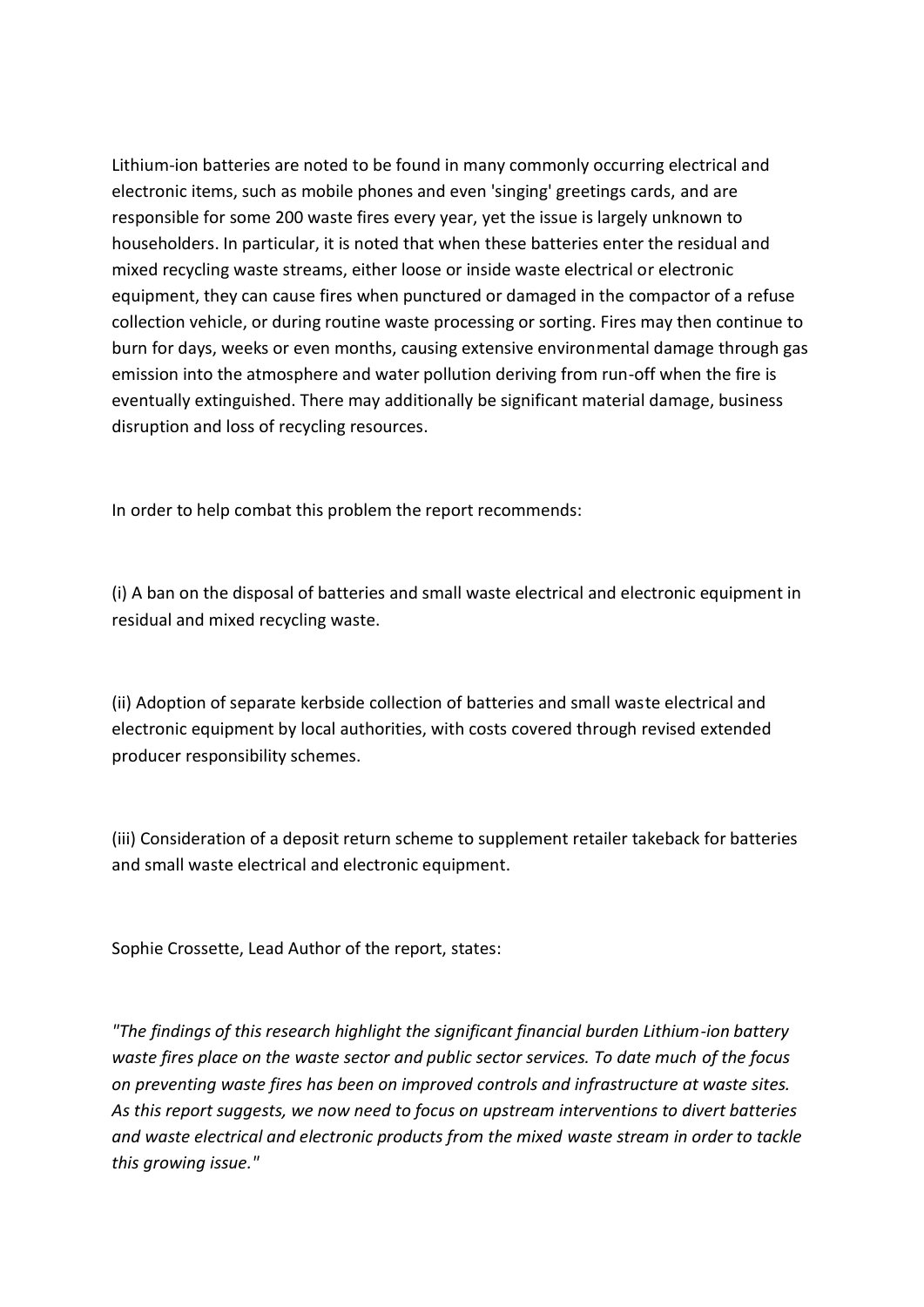[ A further measure could also be facilitation of the uptake of alternative battery technology, as proposed by InnovationLab and Evonik in the previous article - Ed ]

[ Contribution by *Fire Safety Matters* ]

## **FLAMMABLE GAS SENSOR BREAKTHROUGH**



Flammable gas detection has traditionally been achieved using pellistor or infra-red sensors. A major drawback of these, however, is that a different sensor is required for each individual gas.

Now, a company called Crowcon has launched what is believed to be the world's first molecular property spectrometer, or MPS, sensor for a fixed flammable gas detector, which is said to be "one of the biggest breakthroughs in flammable gas detection for several decades".

The MPS technology has been developed at the University of Nevada and has the advantage of being able to detect multiple flammable gases, including hydrogen, and gas mixtures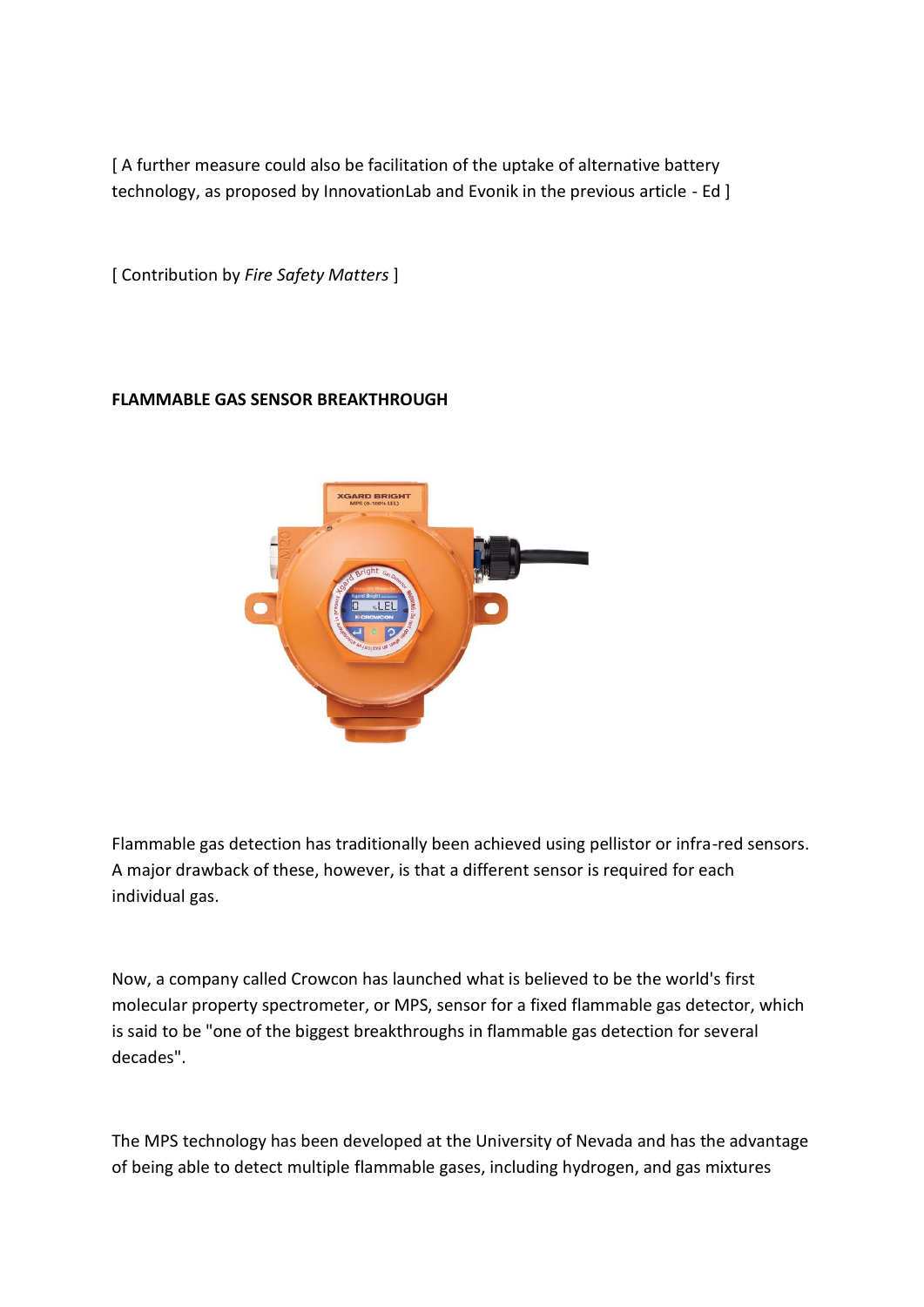simultaneously with a single sensor. Further advantages include the sensor not requiring calibration, bump testing or maintenance during its lifespan, which is usually over five years, and the fact that it cannot be 'poisoned' due to local conditions or contaminants.

According to Crowcon "it can only be a matter of time until it becomes the natural choice for much flammable gas detection".

More information is available from www.crowcon.com

[ Contribution from *Health and Safety Matters* ]

## **FIRST DEDICATED DRIVER MONITORING ASIC**



What is believed to be the world's first dedicated driver monitoring ASIC, the OAX8000, has been launched by OmniVision Technologies.

It features an integrated artificial intelligence (AI) neural processing unit, an image signal processor and a DDR3 memory. It is optimised for entry-level stand alone driver monitoring systems (DMS) and uses a stacked-die architecture, making it the industry's only DMS processor with on-chip DDR3 SDRAM. It is also believed to be the only dedicated DMS processor to integrate a neural processing unit with an image signal processor, which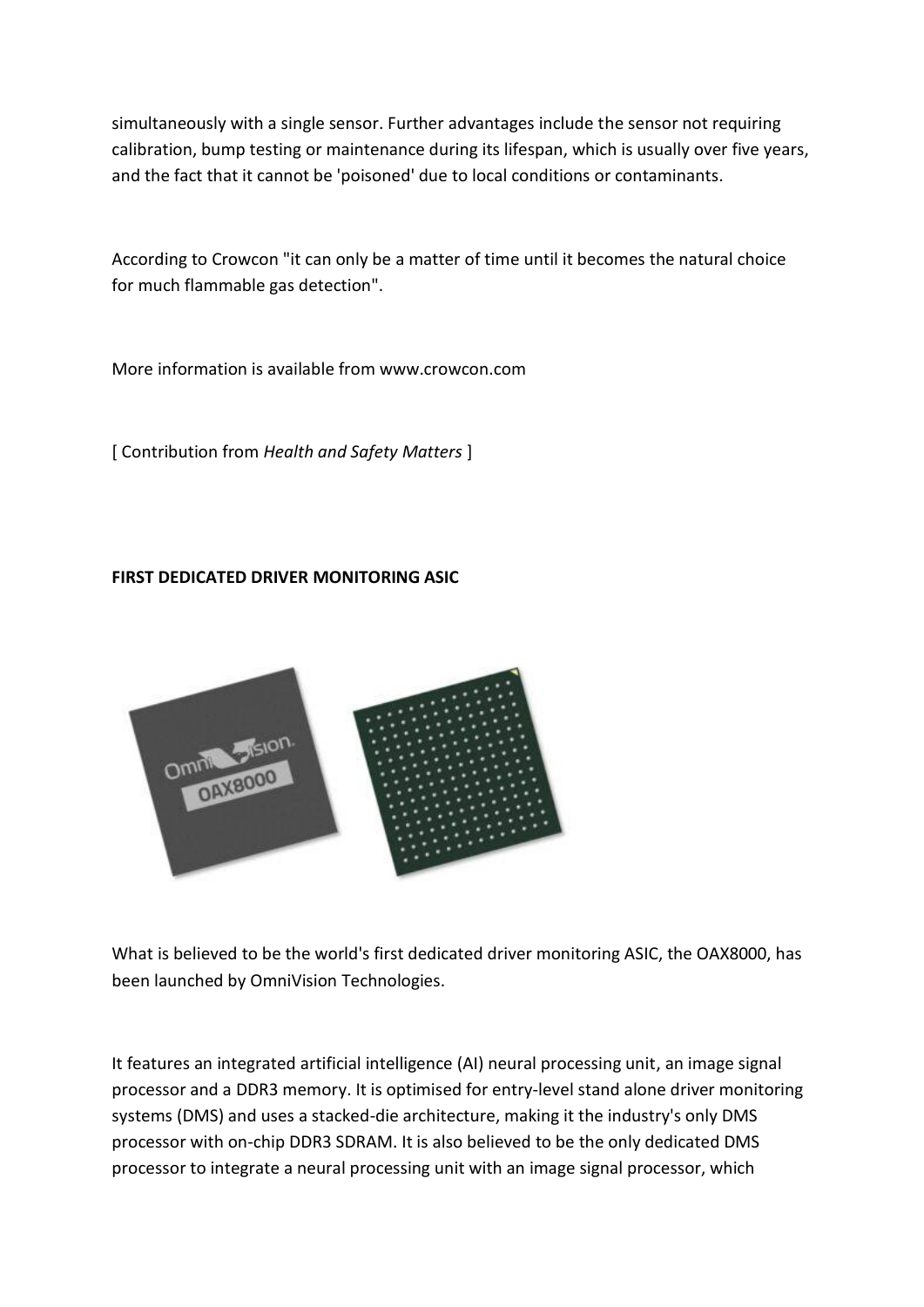provides dedicated signal processing speeds of up to 1.1 trillion operations per second to allow for eye gaze and eye tracking algorithms.

There is 1k multiply-accumulator, or MAC, units of conventional neural network (CNN) acceleration, which, with the integrated SDRAM, enables a low power consumption ( just one Watt under typical conditions ) in combination with the OmniVision automotive image sensor.

The OAX8000 on-chip neural processing unit is supported with TensorFlow, Caffe, MXNet and ONNX tool chains. The ASIC embeds quad Arm Cortex a% CPU cores with Neon Technology for accelerated video encoding and decoding and on-chip video analytics algorithms, as well as hardware for image processing, video encoding and RGB/IR processing. The high dynamic range processing capability allows the ASIC to accept input from RGB/IR image sensors and to support high quality output for videos taken during the day or night in conditions with widely contrasting brightness.

The encoder accepts up to 5Mpixel captures from the OmniVision automotive image sensors and outputs up to 2k resolution video at 30 frames per second.

Rapid start-up eliminates the delay between ignition and activation of the DMS camera and the ASIC also supports secure boot features for cyber security. It can also be used for processing vehicle occupant detection algorithms, such as distinguishing between a baby and a grocery bag, and providing alerts when objects are left behind in the vehicle.

From 2022 all new cars in the EU will be required to have a DMS camera.

[ Contribution from Softei ]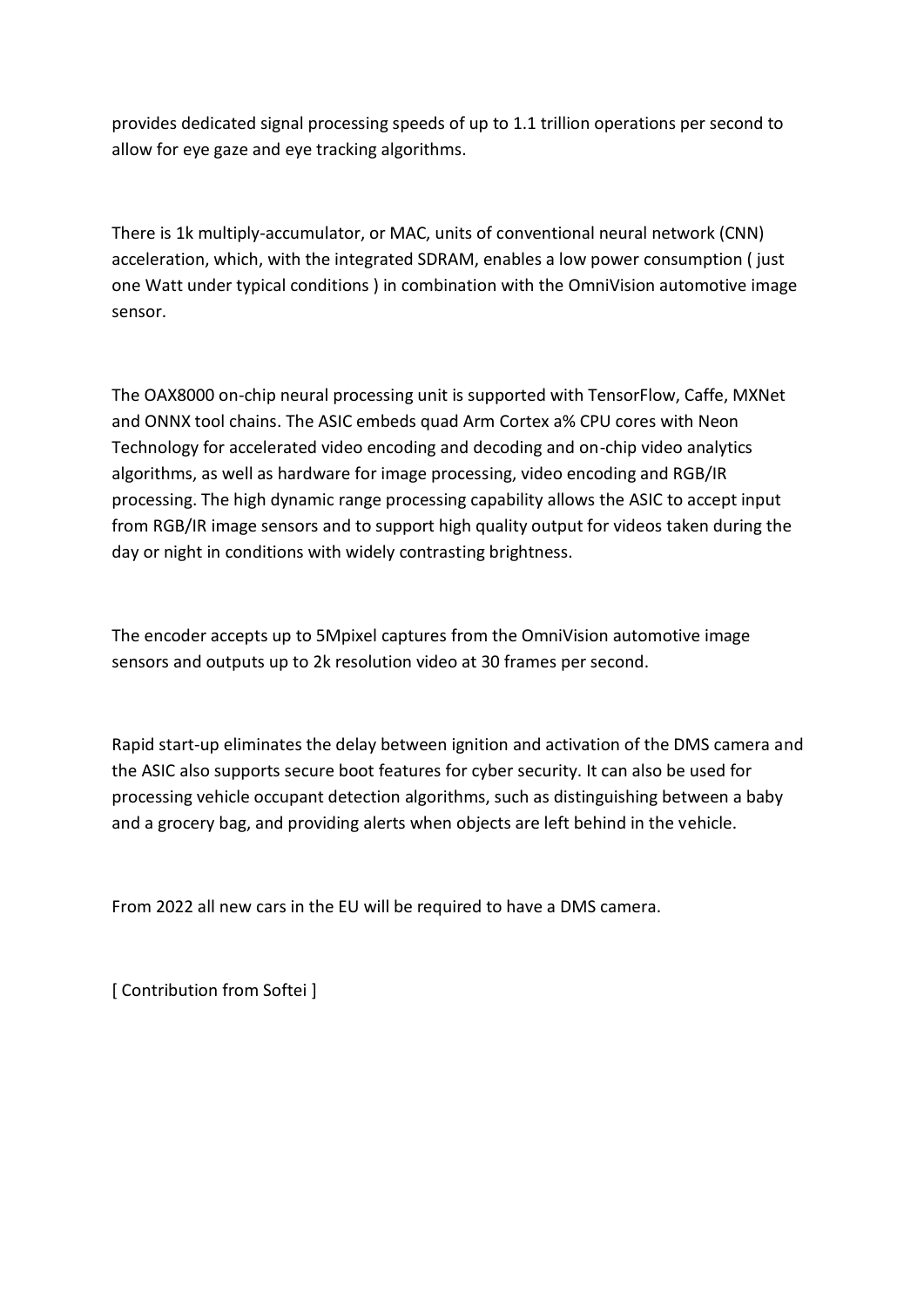#### **EEPROMS SET NEW BENCHMARK FOR WRITING TIME**



The BR24H-5AC EEPROMs recently released by Rohm Semiconductor are believed to be the first in the industry to achieve a writing time of 3.5ms, as opposed to the 5ms of conventional products, by implementing original data writing and reading circuit technology. In addition, whilst standard products are capable of one million rewrites, the BR24H-5AC series guarantees up to four million writing cycles by data endurance, making it especially suitable for data loggings that require frequent data rewrites, as well as extending application service life.

For the automotive and industrial equipment sectors, where safety and traceability requirements make it necessary to store the operating history in non-volatile memory in the system, the EEPROMs can be used in place of other types of non-volatile memory, such as flash memory, where the application requires high reliability in the writing and storage of data under harsh conditions.

The EEPROMs can be used for storing factory settings, for example in on-board cameras in a vehicle's advanced driver assistance systems, a vehicle's on/off history, cluster mileage display, operating history (for example airbags) and emergency data logging. It would also be used to retain the settings for vehicle navigation or audio, and for data logging for 'always on' operating industrial automation systems and servers.

[ Contribution by Softei ]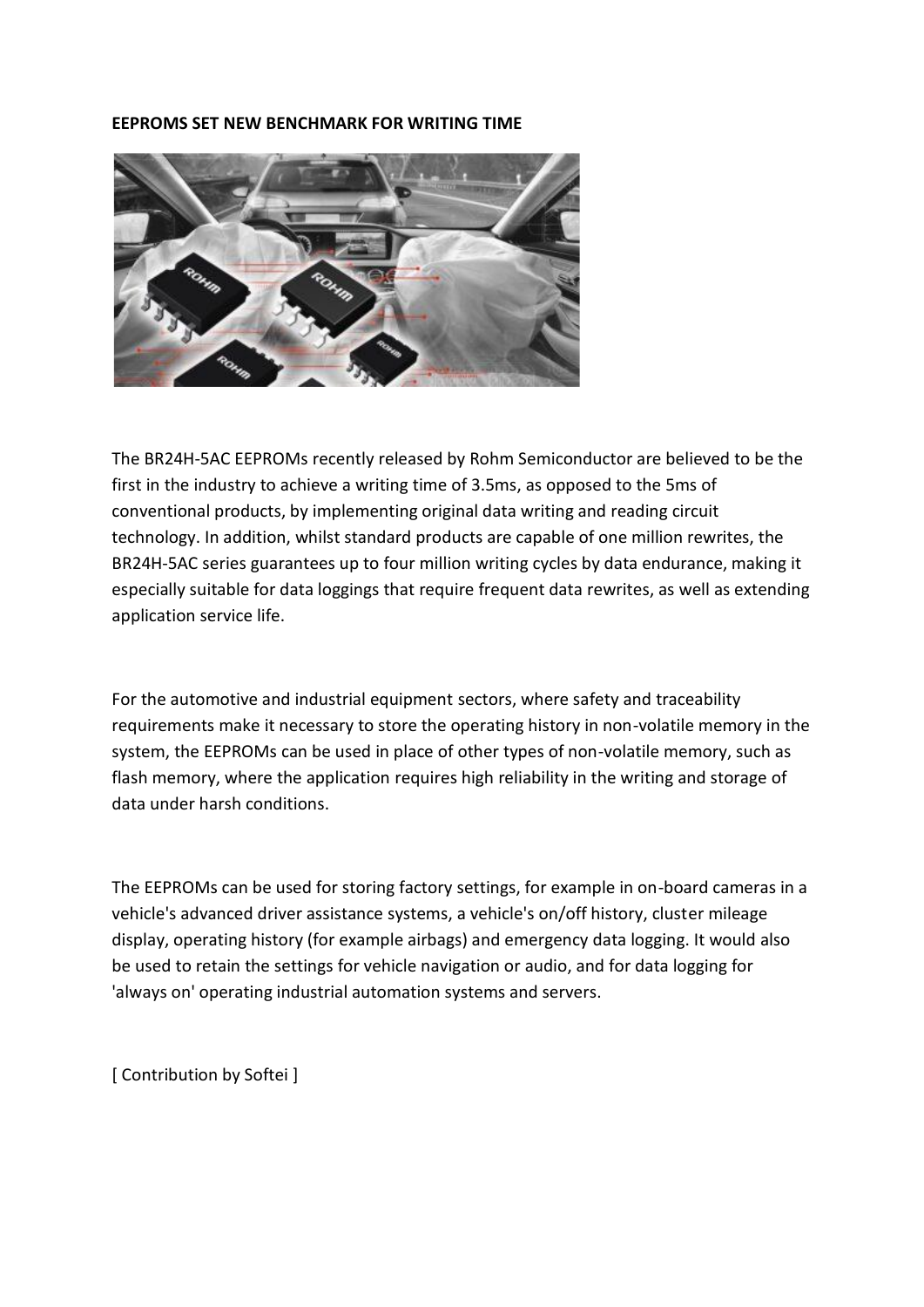### **SMART SHOT CAMERA BRINGS AUTOMATIC IMAGE RECOGNITION TO IOT**



ON Semiconductor has launched the RSL 10 Smart Shot Camera which combines cloudbased artificial intelligence with ultra-low power image capture and recognition to enable a new generation of Internet of Things endpoints, such as surveillance cameras, restricted areas, factory automation, smart agriculture and smart homes. A companion smartphone application provides a user interface for the platform and acts as the gateway to cloudbased, AI enabled object recognition services.

The platform brings together the ON Semiconductor RSL 10 SIP, which provides ultra-low power Bluetooth low energy technology, and the ARX3A0 Mono 65 degree DFOV IAS module, a compact prototype used for the development of compact cameras with 360fps mono imaging based on the ARX3A0 CMOS image sensor. Complemented by motion and environment sensors and power and battery management, these technologies aim to provide a complete solution that captures images autonomously and identifies objects within them.

By using the RSL 10 Smart Shot Camera, developers can create an endpoint that automatically sends an image to the cloud for analysis when triggered by elements such as time, or an environmental change like light or temperature. The camera platform can also operate in low-power mode when monitoring a specific part of its field of view, automatically taking an image when the scene's contents change. The image will then be sent to the cloud for processing, with AI used to determine the contents of the image prior to taking action.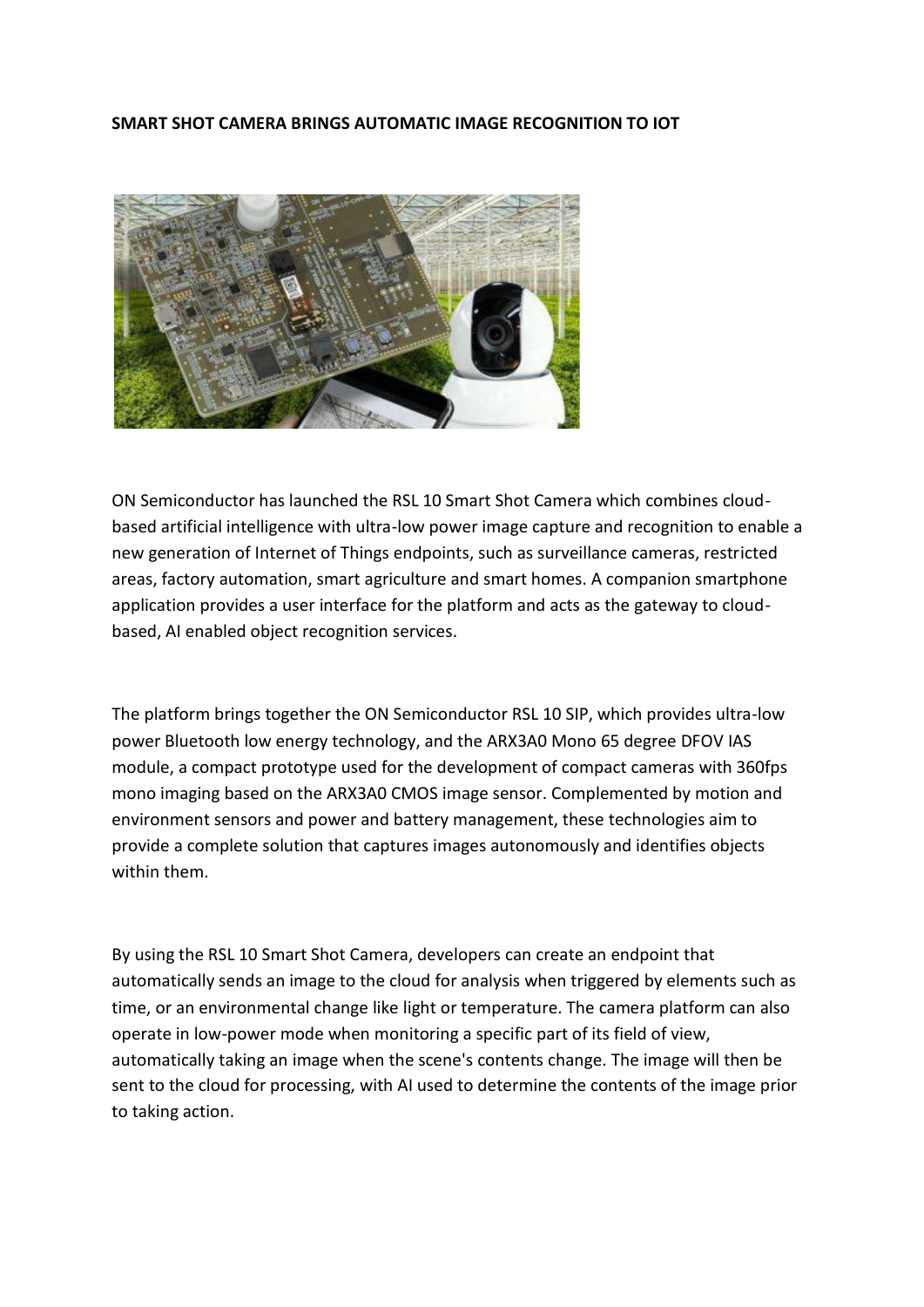Potential application areas envisaged include the addition of smart cameras to wearable safety equipment such as hard hats, monitoring the contents of shopping trolleys to support automated checkout, monitoring the occupants of vehicles to provide early warning of any safety issues, and scanning the contents of cupboards for inventory.

[ Contribution by Softei ]

## **WIRELESS AUDIO PLATFORM AIMS TO STANDARDISE DSP-ENABLED BLUETOOTH AUDIO IP**



With the aim of standardising DSP-enabled Bluetooth audio IP for the fast-growing Bluetooth audio markets, CEVA, a licensor of wireless connectivity and smart sensing technologies, has launched a highly integrated wireless audio platform known as Bluebud.

This addresses the technology complexities and scarcity of expertise that semiconductor and systems companies currently face for the development of wireless audio systems, serving to provide a standardised self-contained solution that companies targeting the lucrative Bluetooth audio market can effectively 'drop in' to their system-on-chip (SoC) design, dramatically reducing barriers to entry and time-to-market.

The platform combines CEVA's Riviera Waves Bluetooth 5.2 IP, with both Classic Audio and LE Audio, and the CEVA-BX1 audio processor, along with all of the required peripherals for wireless audio, in a compact low-power design with a footprint of less than 0.5 square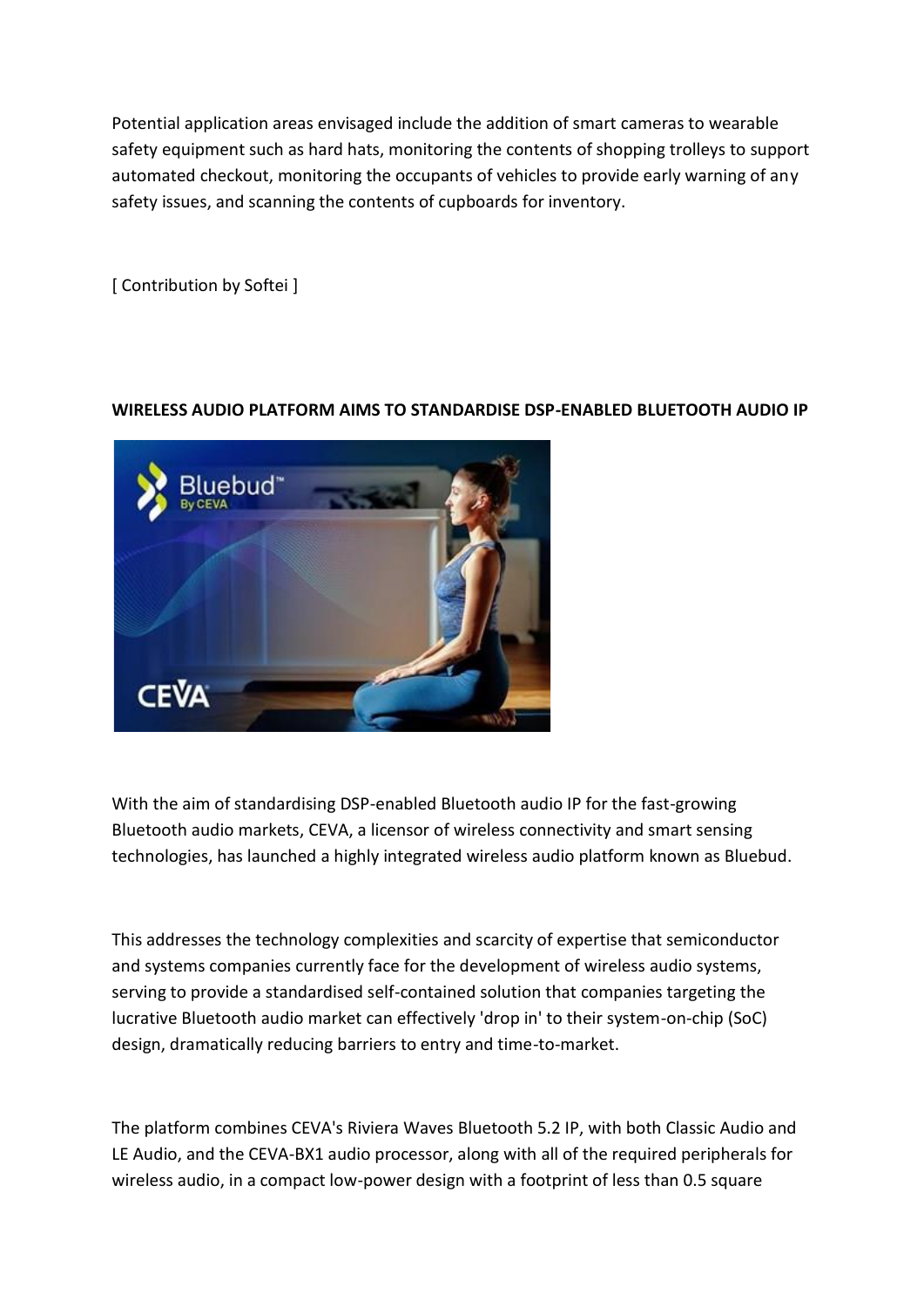millimetres in 22nm. The single-core architecture reduces the overall latency from RF to audio output to under 20ms, which ensures "impeccable" audio/video synchronisation for movies and gaming. An advanced power management unit supports idle and sleep powerdown modes using sophisticated clock and voltage scaling that is inherent within the fully integrated Bluetooth audio platform.

The onboard CEVA-BX1 DSP, along with the SenslinQ DSP software framework enables semiconductor and original equipment manufacturing (OEM) users to integrate differentiated, value-adding software from CEVA, or custom software, onto Bluebud. There is also optional software that includes ClearVox multi-microphone noise reduction and acoustic echo cancellation, WhisPro voice trigger and commands, and MotionEngine Hear for user control via tap and double tap, head tracking, in-ear detection and activity classification.

For light AI inferencing workloads, Bluebud allows users to run TinyML models such as a wake word engine to summon a voice assistant or detect sound events for contextual awareness, using native support for the TensorFlow Lit Micro neural network framework.

Erez Bar-Niv, Chief Technical Officer for CEVA, states:

*"Consumer demand for TWS earbuds and other wireless audio devices has grown tremendously, with more diverse use cases and new features consistently being introduced. The Bluebud platform serves to standardise DSP-enabled Bluetooth audio IP for any semiconductor or systems company, solving the complex challenges of syncing audio packets over Bluetooth with a drop-in IP that delivers robust, high-quality Bluetooth connectivity and audio performance. Supported by our portfolio of audio, voice, sensor fusion and AI software, Bluebud customers can develop differentiated wireless audio solutions with outstanding performance, addressing the full range of tiers from budget through to premium experience, faster than ever."*

[ Contribution from Neil Tyler, Editor, *New Electronics* ]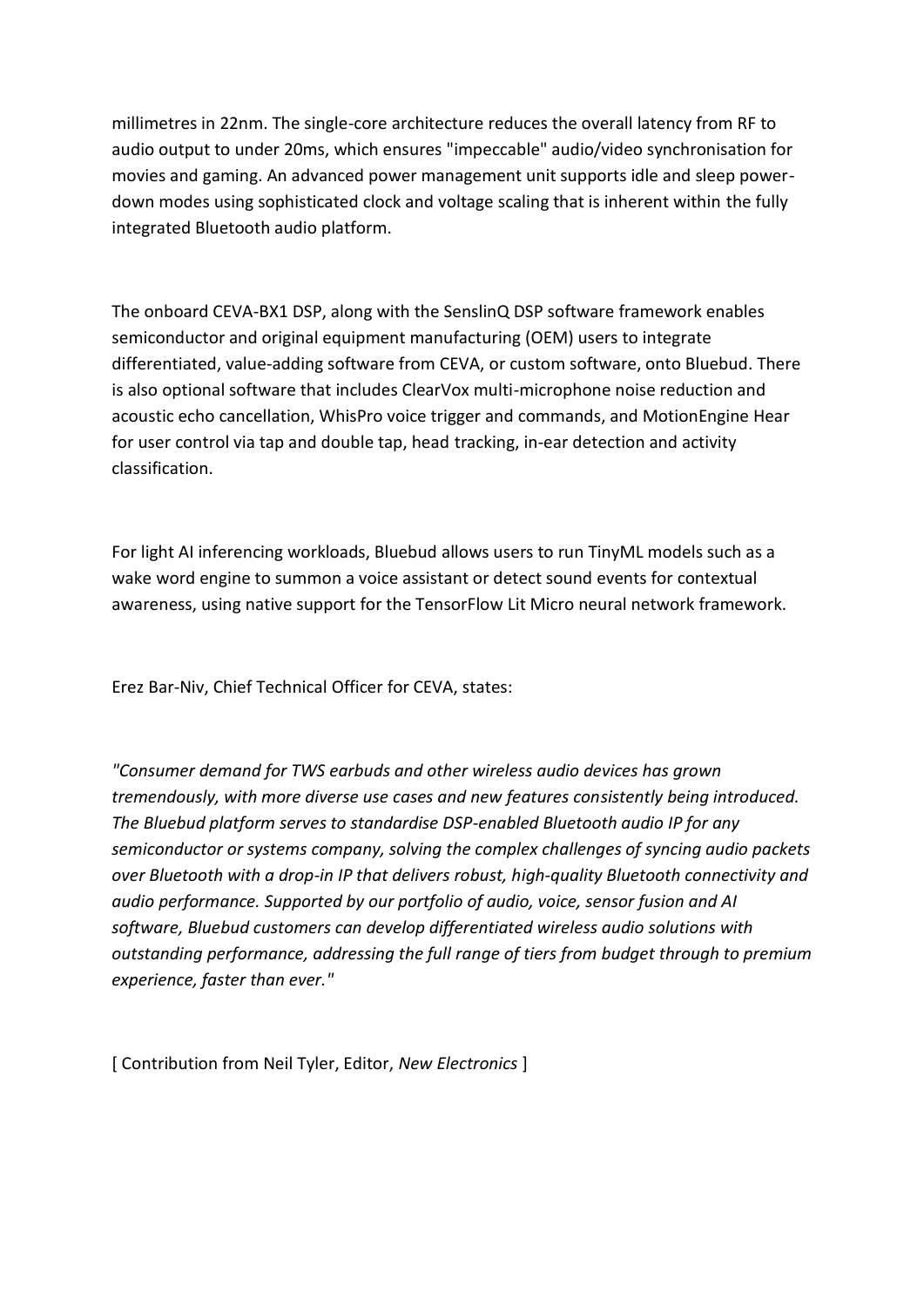### **FIRST UK PROFESSIONAL SERVICES TECHNOLOGY SUPERCLUSTER**



A collaboration between some of the UK's largest and most well-established professional services organisations and emerging tech companies is set to accelerate a technological revolution in the West Midlands.

Business leaders from Shoosmiths, Wesleyan, Bruntwood CBRE and others are working with around 12,500 leading tech and digital companies to investigate different ways in which artificial intelligence and advanced technologies can be applied in their day-to-day activities.

Under the umbrella of 'Super Tech', the first professional services technology supercluster in the UK, eight industry leaders from finance, law, property and technology have been selected to lead the initiative.

David Stewart, Group Chief Operating Officer at Wesleyan and co-lead for the financial cluster, says: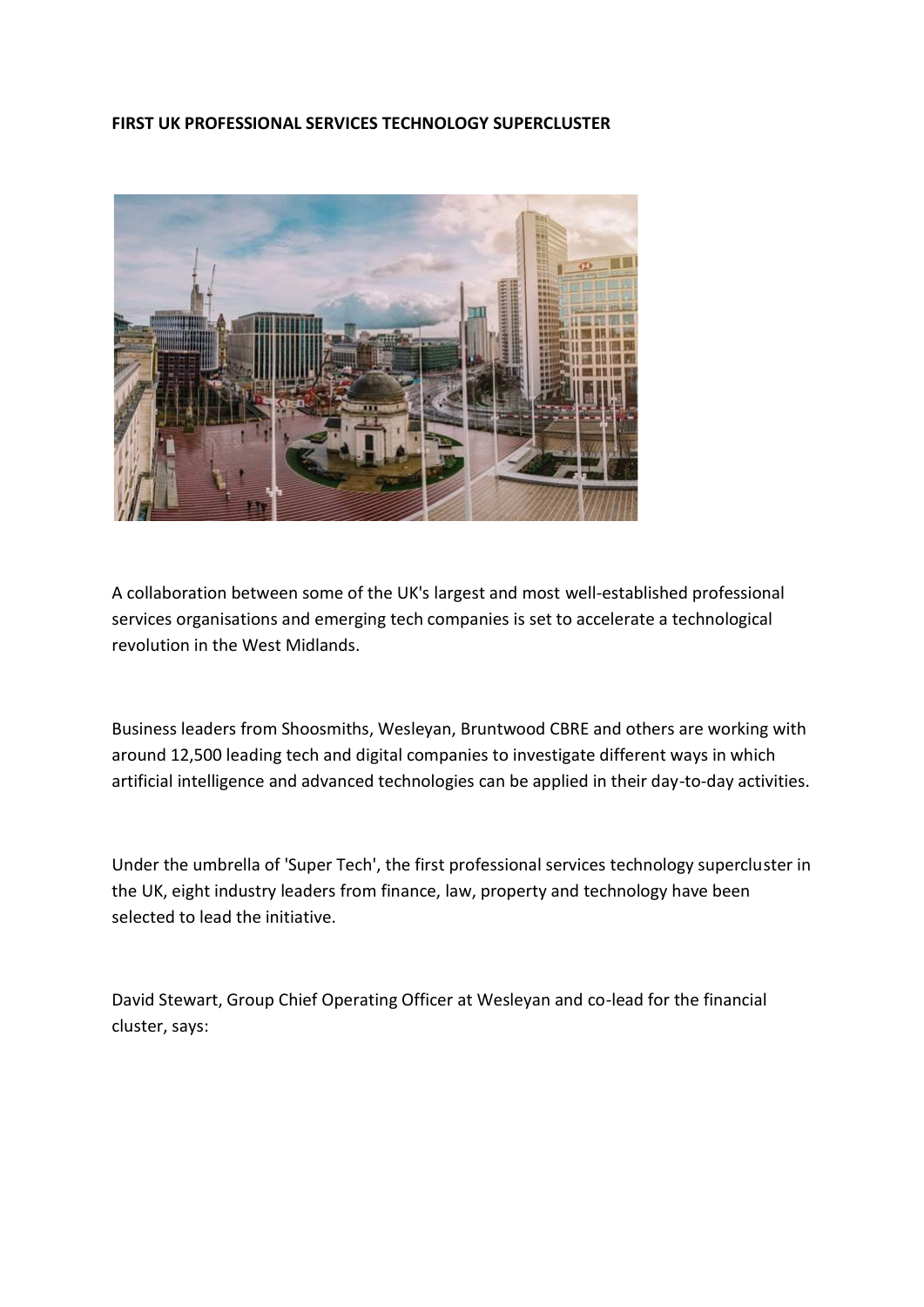*"Prof Tech [professional services technology], like Fin Tech, is an emerging sector with enormous potential to scale. Having undertaken a number of studies into Fin Tech, which in just a few short years is now worth £411.7 million per annum to the West Midlands economy, we've identified three ways in which we can facilitate growth: access to businesses, access to technology and access to talented people. Super Tech combines all three by connecting technology firms with the major professional services businesses we have across the region.*

*For established organisations like ourselves, involvement in Super Tech gives us access to the region's emerging tech talent and latest developments, while tech firms, whether focused on finance, property, law or insurance, can find new ways to solve business issues and gain direct access to a sector that is worth almost £28 billion - 26.5 per cent of the total regional economy."*

Tony Randle, a partner at Shoosmiths and Law Tech lead for Super Tech, adds:

*"If you look at where the investment is going in law, it is centred towards 'New Law' businesses that are able to leverage technology to improve and automate processes. Massive change is coming and tech is going to play a crucial role in determining whether law firms thrive or fail. At Shoosmiths we are very firmly standing behind Super Tech in supporting its goal of promoting much greater integration of technology in law and the wider professional services community."*

[ Contribution from *Data Centre Review*, February 15, 2021 ]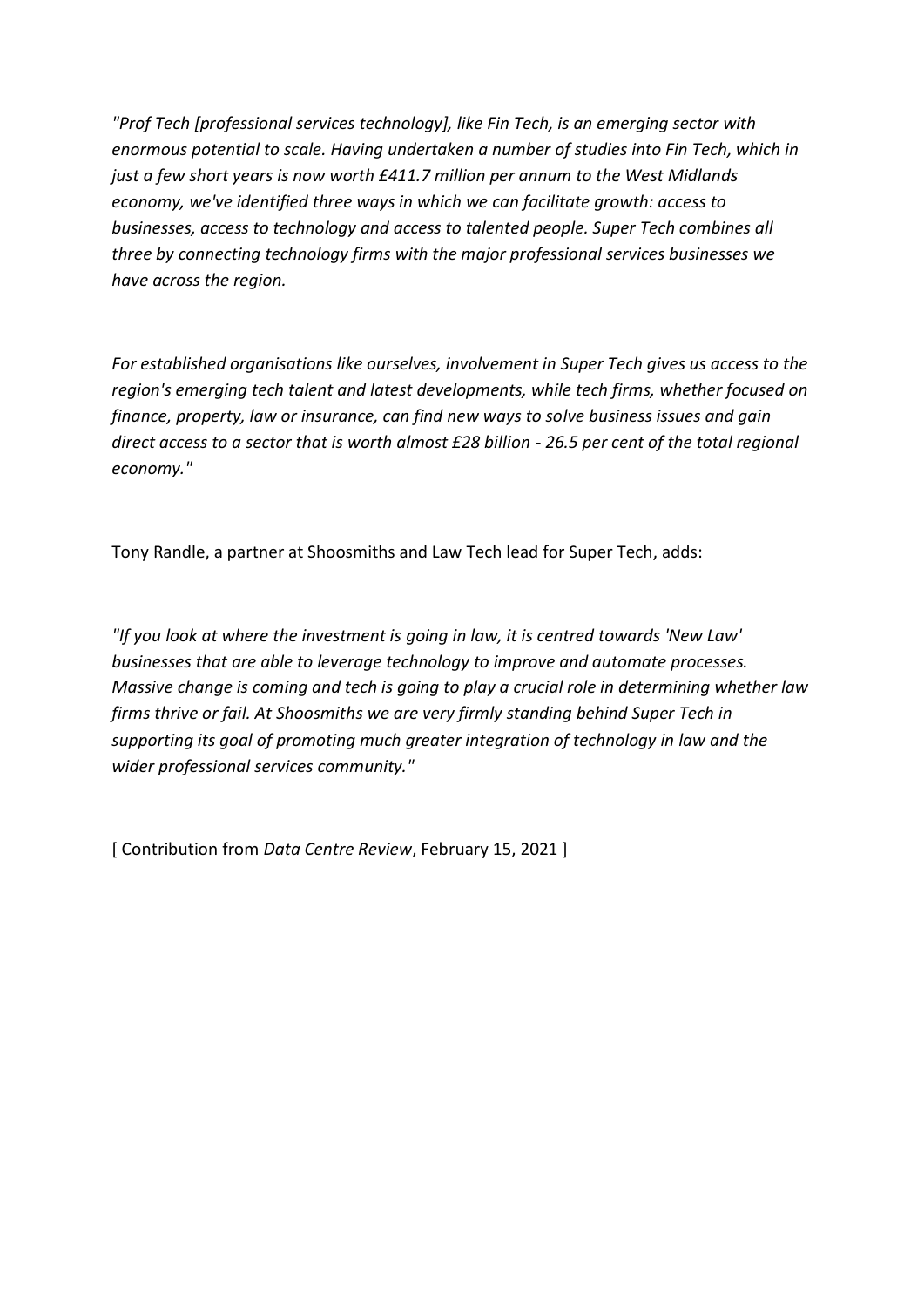### **CONSTRUCTION BEGINS ON SCOTLAND'S ROBOTARIUM**



Construction has now begun in Edinburgh on the National Robotarium, a dedicated research facility for robotics and artificial intelligence, which will be the largest and most advanced of its kind in the UK.

Based at Heriot-Watt University the National Robotarium, a collaboration between Heriot-Watt University and the University of Edinburgh, is supported by £21 million from the UK Government and £1.4 million from the Scottish Government as part of the Edinburgh and South East Scotland City Region Deal.

The 40,000 square foot building will house three distinct research and development areas, providing facilities for Robotics and Autonomous Systems, Human and Robotics Interaction, and High Precision Manufacturing. Amongst the specialist equipment will be dedicated laser labs, an autonomous systems laboratory and a living lab for piloting technology in a realistic home setting. In keeping with the National Robotarium's commitment to foster a responsible and collaborative approach the building will also feature a 'partner suite' that is dedicated to industry, academic and government collaboration.

The innovative design ensures that resources are matched by the building itself, with a focus on sustainability and energy efficiency. In winter the intelligent facade will provide solar heat and recycle warm air. An ecological zone will integrate sustainable urban drainage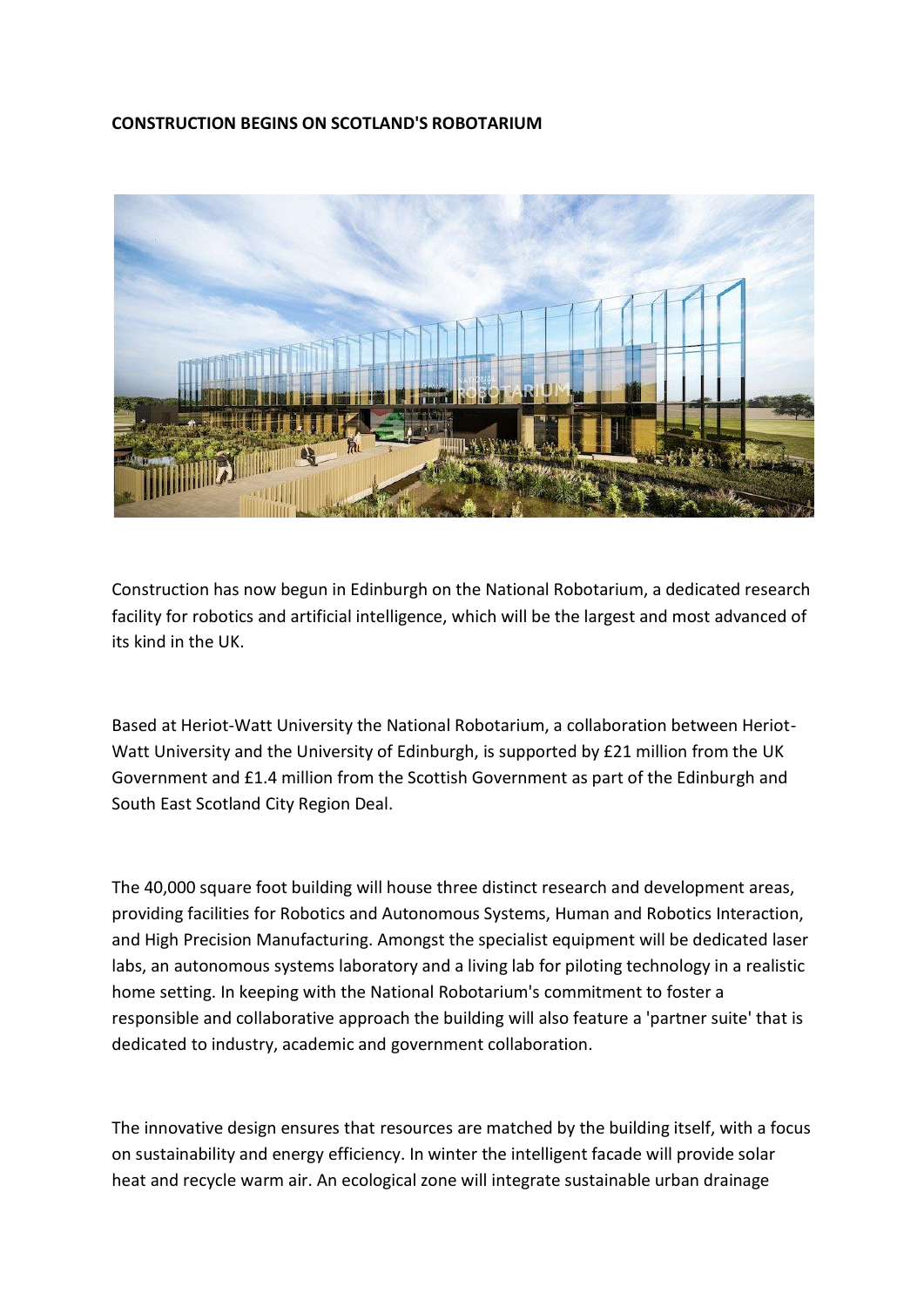systems, while a solar PV array will be installed on the roof. There will also be EV charging spaces and to facilitate public engagement linear grazing luminaire technology and an exterior projector will project graphics onto the facade.

Research projects will seek to address a wide range of global challenges. Examples include SPRING ( Socially Pertinent Robots in Gerontological Healthcare ), which will develop the world's first multi-user conversational robot for healthcare, and Offshore Robotics for Certification of Assets, a national hub of five universities led by Heriot-Watt that is advancing technologies that remove humans from hazardous work environments. The National Robotarium will also spearhead research into ways to manage trust between humans and autonomous systems to support adoption in scenarios that require human interaction, as with self-driving cars and autonomous wheelchairs.

Professor Helen Hastie and Professor Yvan Petillot are the joint academic leads of the National Robotarium, which is expected to open in the Spring of 2022.

Professor Hastie states:

*"As a world-leading facility that will promote entrepreneurship and drive forward early-stage product development, the National Robotarium will play a significant role in supporting the UK's economic recovery from the Covid-19 pandemic. By drawing upon the world class talent of the staff at Heriot-Watt and our collaborative partner the University of Edinburgh, alongside students at the Centre for Doctoral Training in Robotics and Autonomous Systems, the National Robotarium will form a centre of excellence for fundamental research and knowledge exchange to address real-world challenges and industry needs.*

*The new building will facilitate a collaborative approach that is at the heart of the National Robotarium's ethos, helping to accelerate research from laboratory to market and paving the way for the UK to take a leadership role in AI and robotics technology."* 

Professor Petillot adds: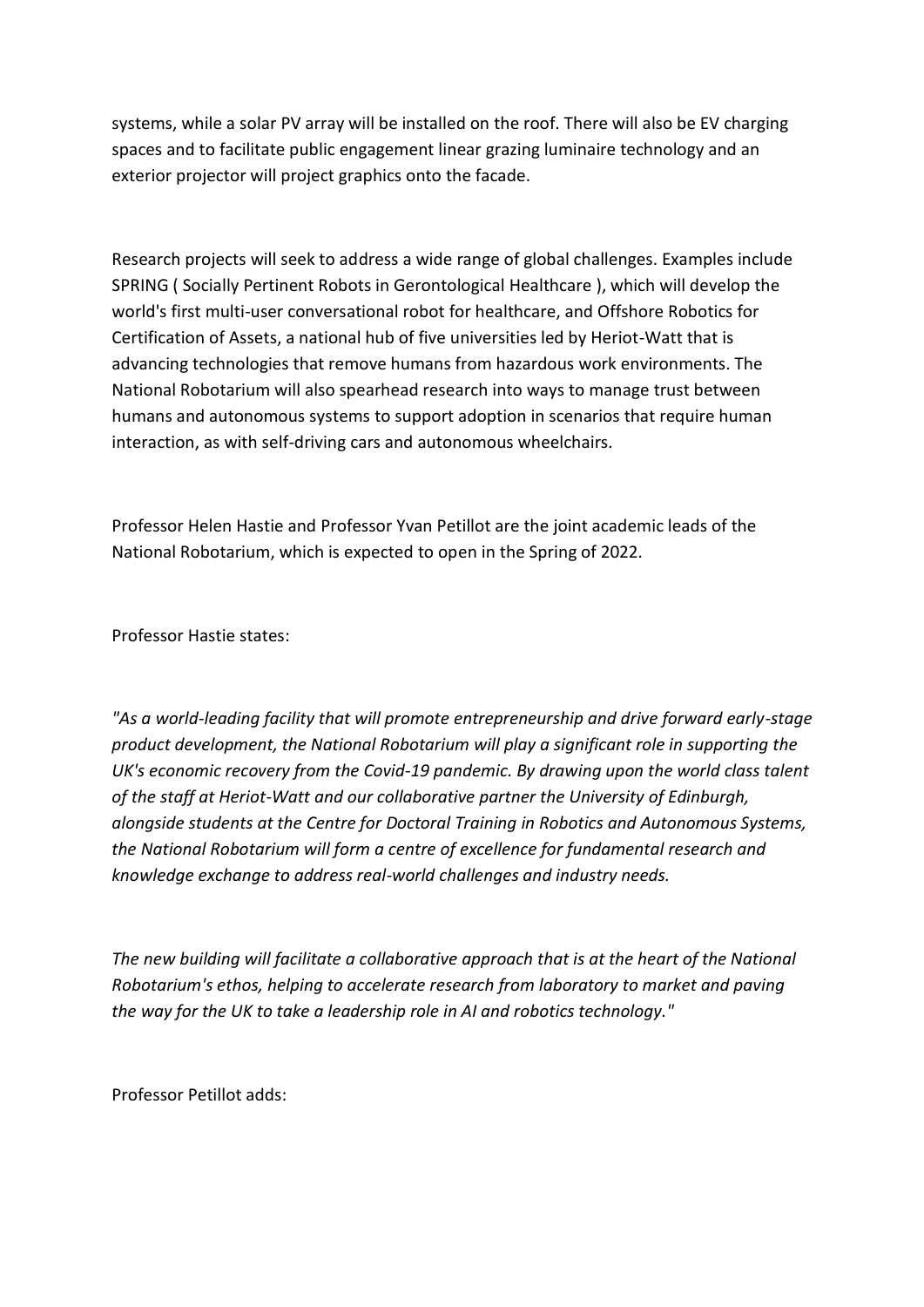*"The cutting-edge resources provided by the new facility combined with the expertise of our researchers will put us in a highly competitive position to elevate the UK onto the global stage in robotics and AI technologies. Our existing and new students will have the opportunity to apply their knowledge by working on real-world problems through internships and industry-led group projects facilitated by the Robotarium, accelerating their skills as they actively shape the future of the field."*

[ Contribution by *MedTech*, March 4, 2021 ]



### **RMGROUP BECOMES FIRST UK CERTIFIED ROBOT INTEGRATOR**

Rees Machinery Group, otherwise known as RMGroup, a leading automated packaging machinery and service company, has become the first integrator to be certificated under the RIA/BARA Robot Integrators' Certification Scheme.

Under the scheme, the company, based at Newtown in Wales, had to demonstrate that it met a rigorous set of national and international standards for business compliance and capability, including technical knowledge and safety practices.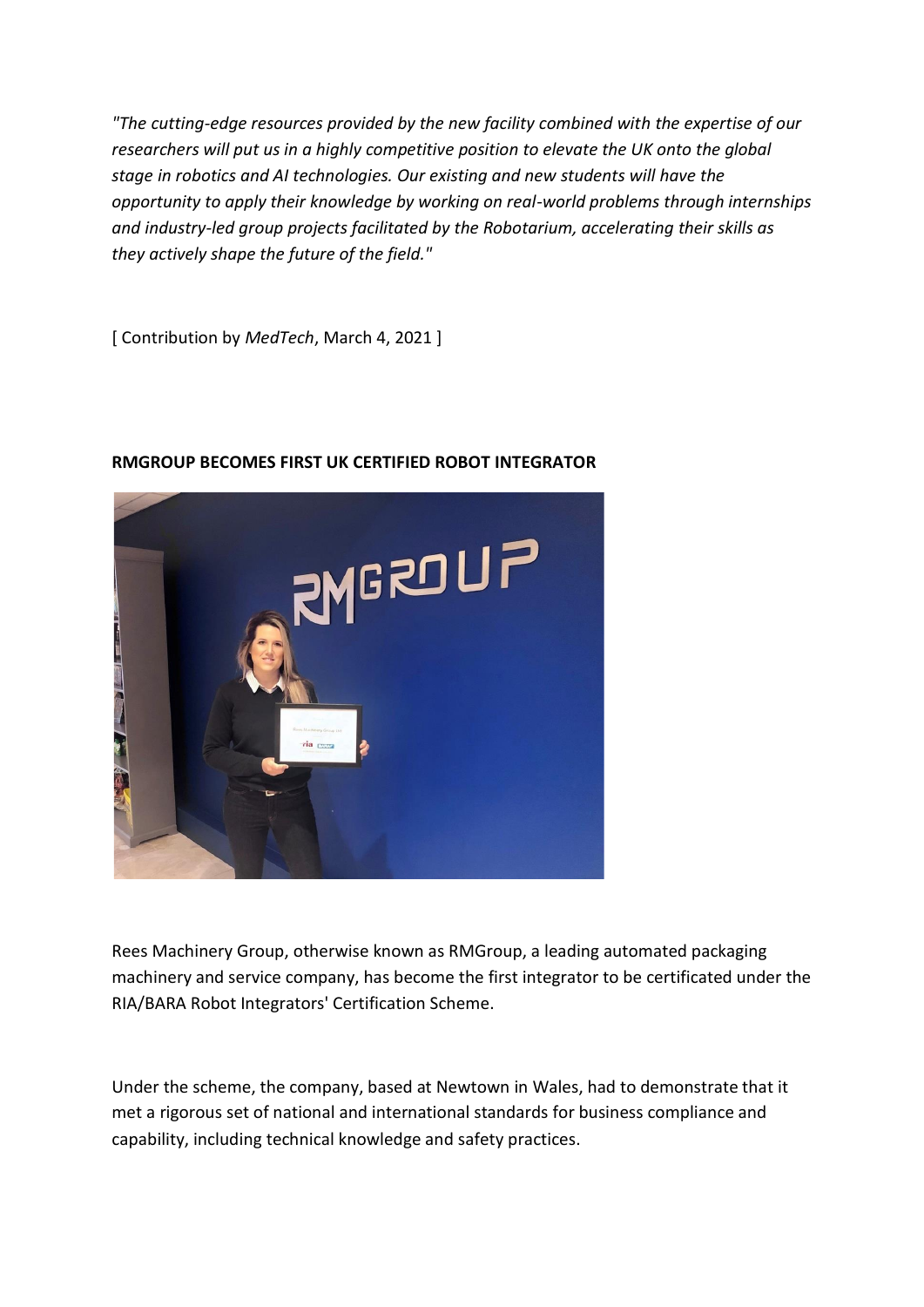The scheme aims to standardise integrators' quality and workmanship and recognise safety controls that are proven to be effective.

Principal Auditor for the Robotic Industries Association and BARA in the UK, Jeremy Hadall, states:

*"Integrators need to demonstrate that they are committed to providing the best service possible for their customers. The audit looks at the integrator's technical approach, their project management processes, and how they ensure their system safety, service facilities and staff competencies all operate to the highest standards.*

*RMGroup's expert technologists were audited on an ABB IRB640 robot to prove their proficiency using the robot safely, its functionality and creating a programme based on a palletising operation.*

*I was really impressed how seriously the team at RMGroup took the audit, which included having the evidence and staff available to back up the self-assessment scorecard they completed prior to formal audit. It ensured the audit went smoothly."*

All companies certified under the RIA/BARA Robot Integrators' Certification Scheme are required to be re-audited every two years according to the same 25-point list of measurable criteria. Selection of an independently audited integrator should then mean that the risk to the end-user making the investment is reduced.

More information about the scheme is available from www.bara.org.uk

[ Contribution from *Controls, Drives and Automation*, February 22, 2021 ]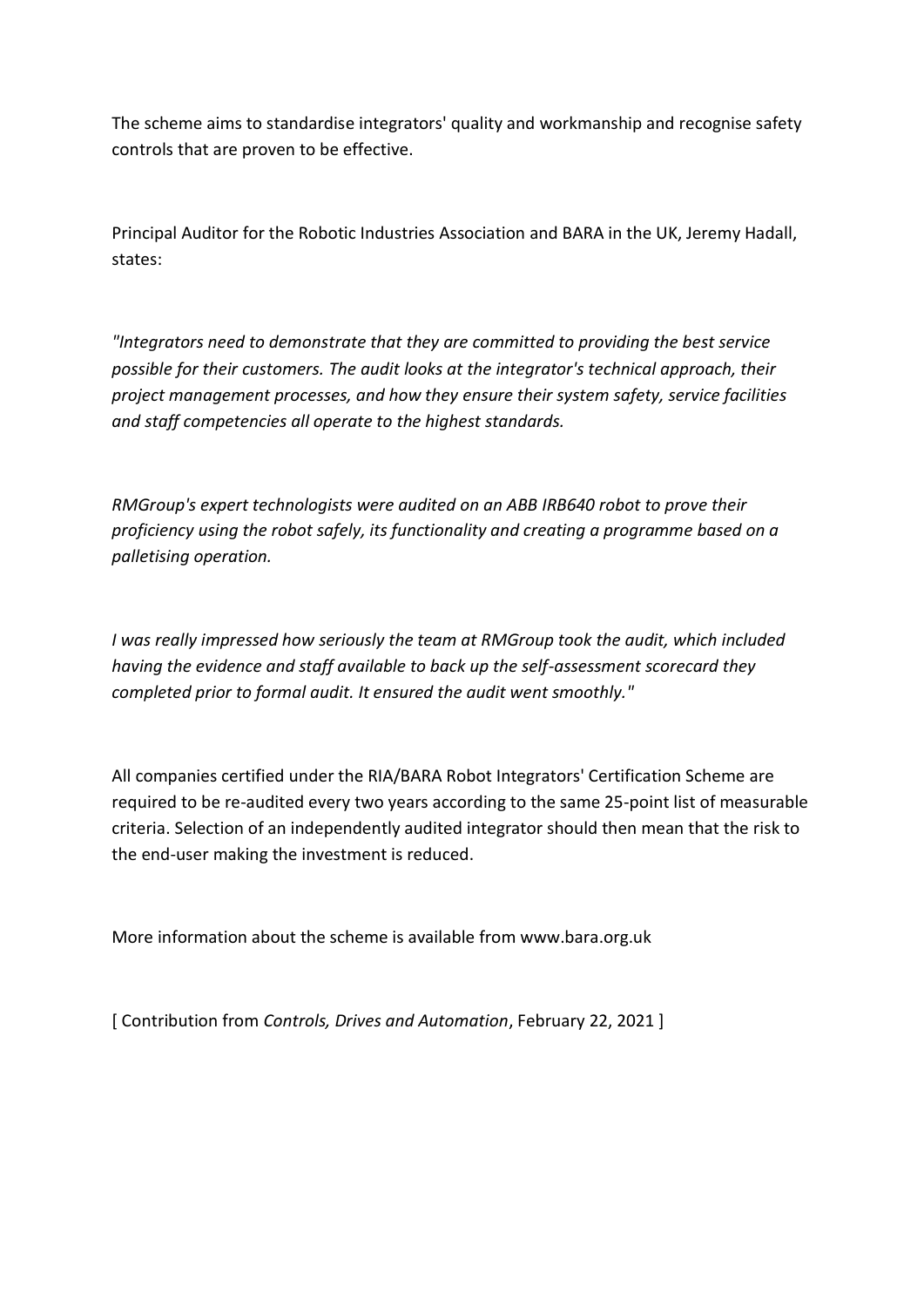#### **NEW AI ALGORITHMS BRING ROBOT HAND CLOSER TO HUMAN**



Robot hands are now being deployed in a variety of applications, for example in manufacturing, surgery and hazardous tasks such as nuclear decommissioning. They are especially useful for performing activities such as computer assembly where assembling microchips requires high precision.

Now, researchers at the Warwick Manufacturing Group, University of Warwick, have developed a new set of artificial intelligence algorithms that allow robotic hands to learn how to coordinate finger movements and manipulate objects, which have resulted in a new type of hand known as the Shadow Robot Dexterous Hand.

By using physically realistic simulations of the hand the researchers, Professor Giovanni Montana and Dr. Henry Charlesworth, have been able to make two such hands pass and throw objects to each other, and spin a pen between their fingers. The three-dimensional simulations were developed using Multi-Joint Dynamics with Contact (MuJoCo), a physics engine from the University of Washington.

With the algorithms now proven successful in the simulation, the team now plans to test the AI methodology on real robotic hardware, which is envisaged to bring the hand closer to use in everyday life.

Professor Giovanni Montana states: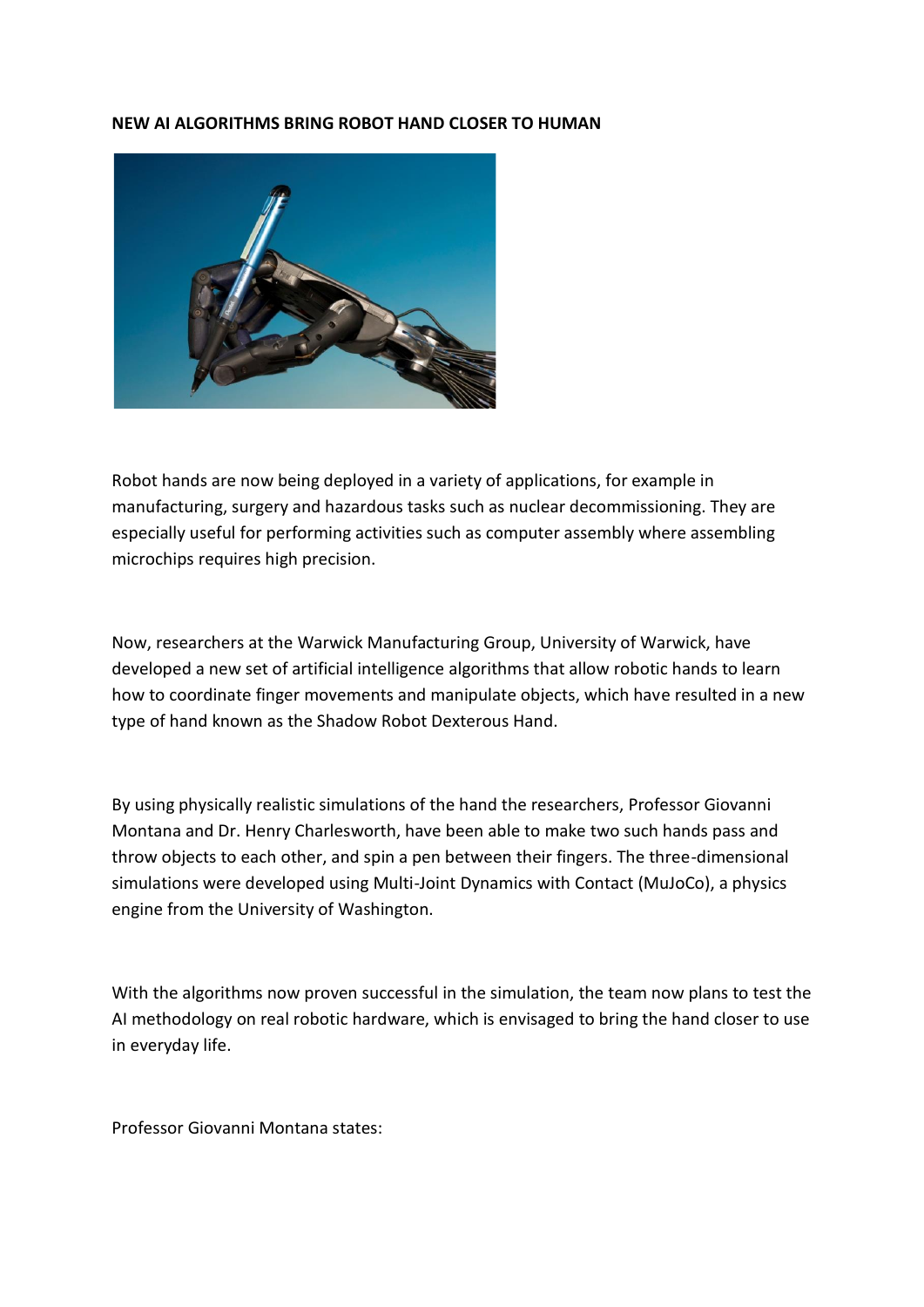*"The future of digitalisation relies on AI algorithms that can learn autonomously, and to be able to develop algorithms that give Shadow Robot's hand the ability to operate like a real one without human input is an exciting step forward. These autonomous hands could be used in the future to deliver robotic surgeons, to increase the productivity of assembly lines and to replace humans in dangerous jobs such as bomb disposal.*

*In future work we will let the robots perceive the environment as accurately as humans do, not only through computer vision algorithms that can see the world, but through sensors that detect temperature, force and vibrations so the robot can learn what to do when it feels those sensations."*

Rich Walker, Managing Director of the Shadow Robot Company in London, adds:

*"When we started building dexterous hands, it was because there was no way to get hold of one without building it! Twenty years later, we are now seeing researchers like Giovanni deliver the promise of the hardware by creating algorithms clever enough to control the robot hand - soon perhaps we will see super-human performance?"*

Readers are referred to the paper 'Solving challenging Dexterous Manipulation Tasks with Trajectory Optimisation and Reinforcement Learning' by the researchers.

More information is available from www.shadowrobot.com

[ Contribution from *Controls, Drives and Automation*, January 20, 2021 ]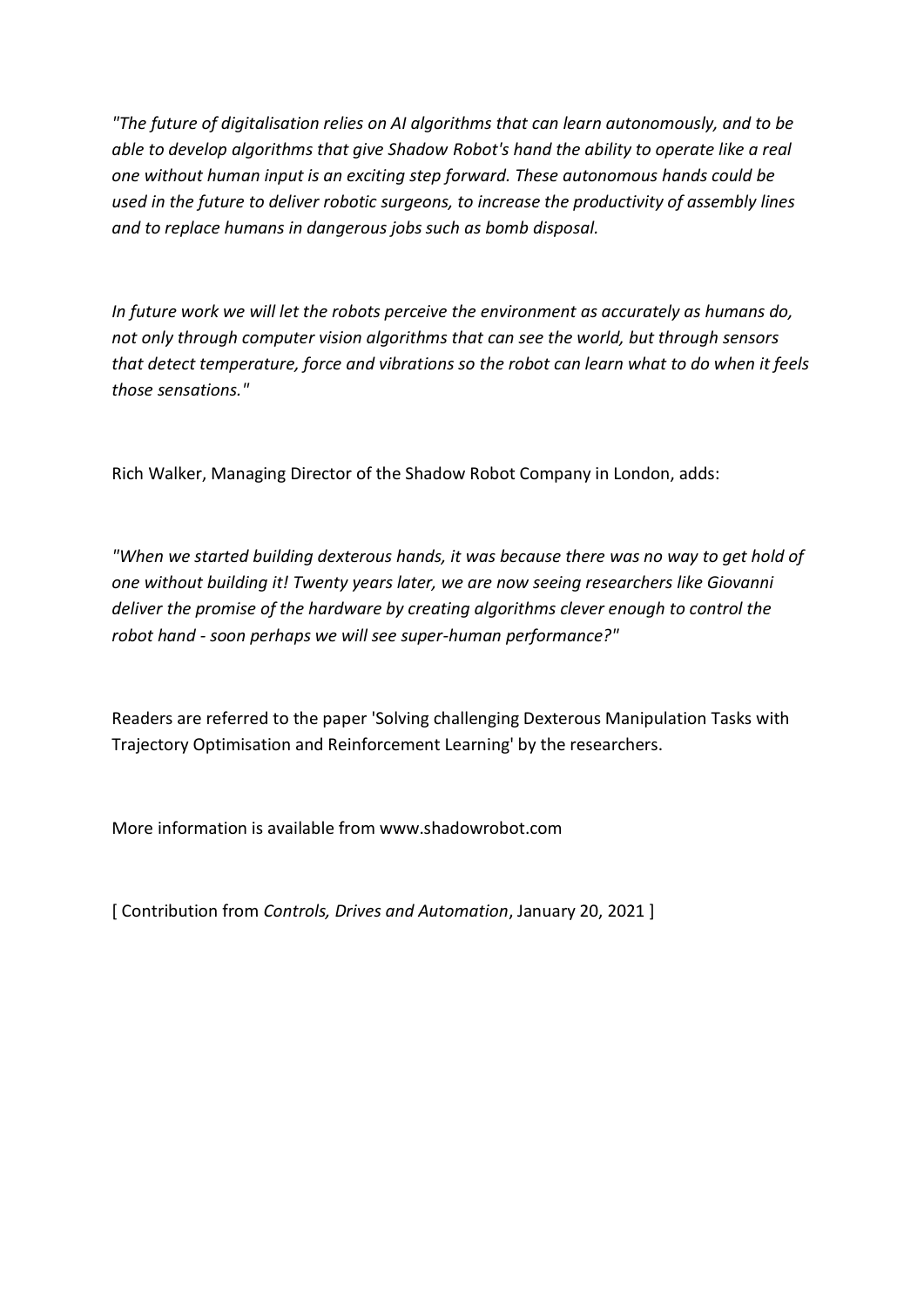### **COBOTS ENTER WORLD OF DANCE**



Universal Robots have announced a partnership with award-winning quantum physicist and ballet dancer Dr. Merritt Moore, who is currently examining how the arts can take technology beyond the laboratory.

With the assistance of a collaborative robot, which has been named 'Baryshnibot' by her Instagram followers, Dr. Moore has choreographed a set of ground-breaking dance performances which demonstrate how humans and robots can collaborate beyond practical, day-to-day functions, and transcend perceptions of robots as simply tools for manufacturing.

Dr. Moore, who plans after lockdown to turn the performance into a live, interactive show, says:

*"I believe that arts and STEM should not be considered separate disciplines. To be a scientist or engineer, creativity can benefit your work immensely. Similarly, as a dancer, the ability to be technical and analytical has allowed me to hone my practice. I hope the next generation of women will be inspired to defy expectations of how a career in STEM should look."*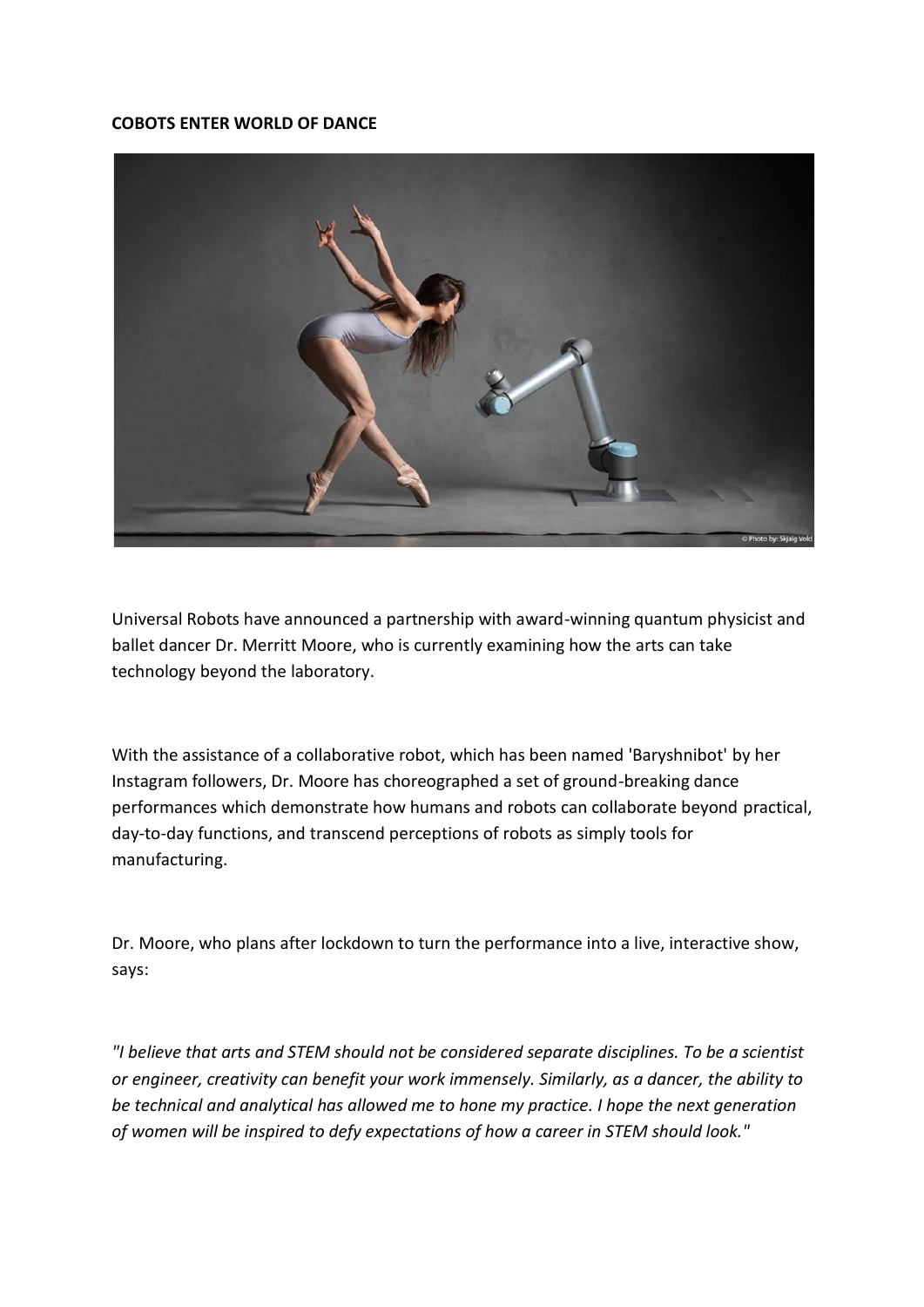Mark Gray, Country Manager UK and Ireland for Universal Robots, also comments:

*"Our cobots have been designed to collaborate seamlessly with humans, so we are incredibly excited to see how they can be easily appropriated for more complex tasks, such as dance and choreography."*

[ Contribution from *Controls, Drives and Automation*, March 15, 2021 ]

# **SCREENSKILLS TO DEVELOP NEW STANDARDS FOR HIGH-TECH TRAINING IN VIRTUAL PRODUCTION**

At a Department for International Trade mission on the future of UK film-making on February 10th., it was announced that ScreenSkills is to lead the screen industries and education in the development of a new set of national standards for training in high-tech roles in virtual production.

The purpose of the national standards is to ensure that there is a common understanding and agreement across industry and academia regarding the definition of virtual production, the job roles within it and the skills that individuals need to have or attain in different roles and at different levels of seniority as its potential continues to evolve.

The standards will assist course designers in higher and further education and in industry training with common templates from which to work so as to ensure consistency and high quality training provision that keeps pace with industry needs in this quickly evolving field.

ScreenSkills has already run industry and education round tables to explore the benefits and challenges of virtual production, which brings together the physical and digital worlds with complex visual effects shot in-camera live rather than being added later post-production. ScreenSkills also leads in the development of National Occupational Standards in other screen roles and has developed over 20 apprenticeship standards.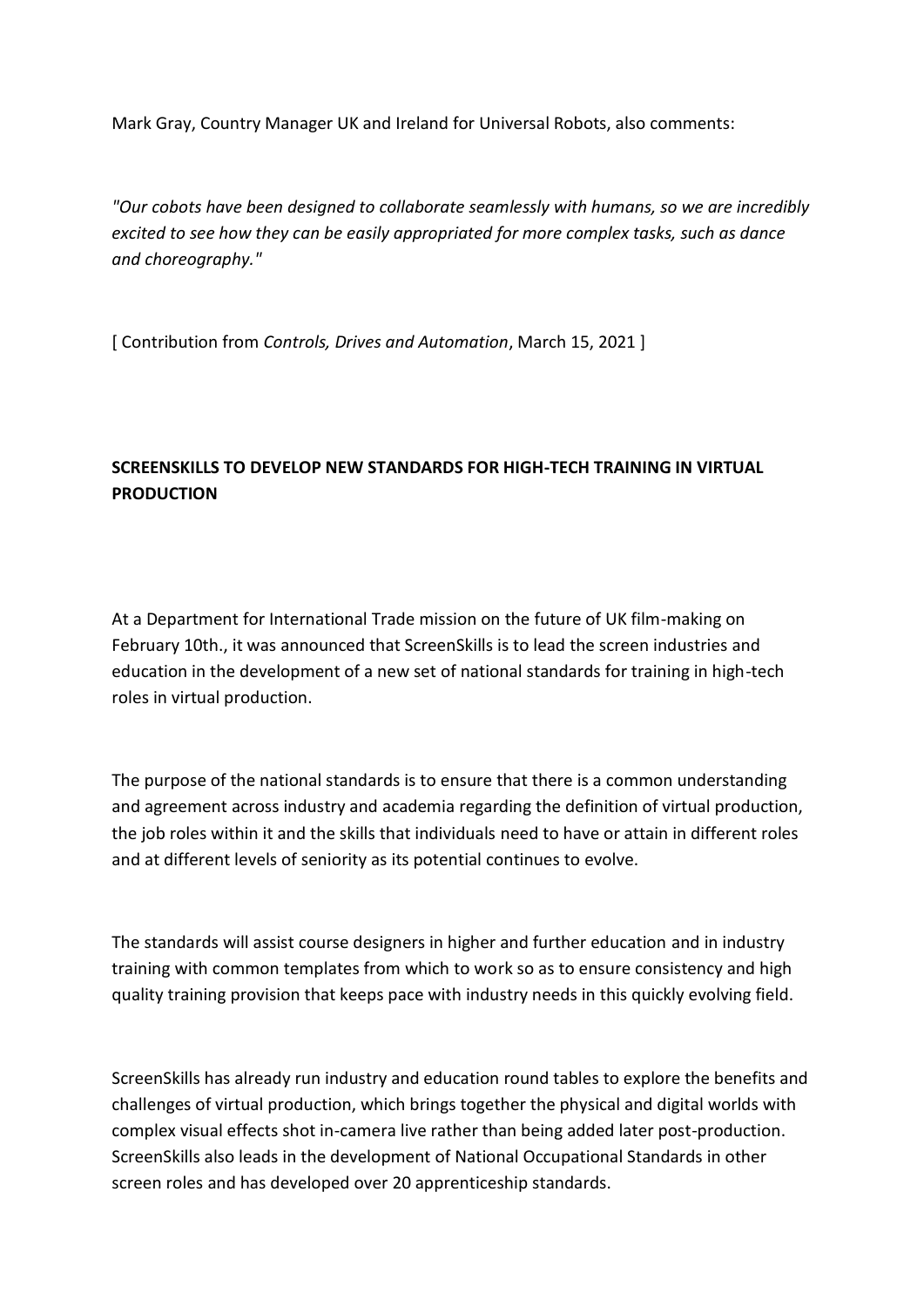Caroline Dineage, Minister for Creative Industries, commented:

*"Virtual Production relies on the latest technology and innovative talent to bring exciting new possibilities to life on our screens. Developing our world class screen workforce will help the UK's film and TV sectors build back better. The clear career standards set out by ScreenSkills will strengthen our skilled talent base and ensure the UK stays ahead of the creative curve."*

Further information is available from ScreenSkills, 94 Euston Street, London NW1 2HA.

## **FIRST DRONE TECHNOLOGY TEST AND DEVELOPMENT AREA TO BE ESTABLISHED IN LIVERPOOL**



Drone Major Group has announced that the first ever drone technology test and development area project is to be established in the Liverpool City Region.

The project, known as Phoenix I, is to be delivered in partnership with the Liverpool City Region Combined Authority and is expected to place the region on course to become a global leader in the deployment of cutting-edge drone technology. It is the first in a series of interconnected projects developed by Drone Major Group, with several regional partners, to deliver for the first time commercially viable, scalable and environmentally sustainable